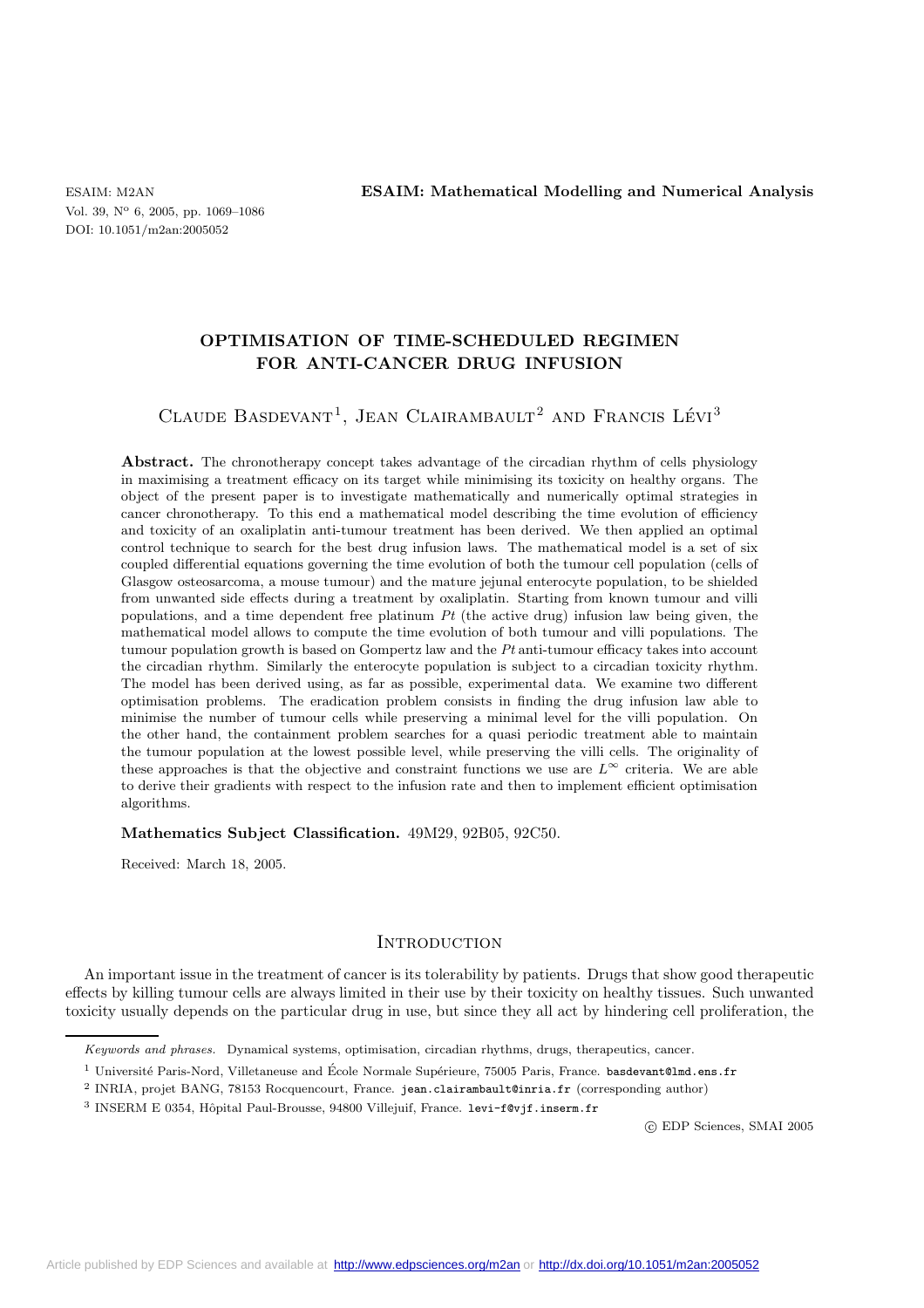most exposed healthy cell populations are found in normal fast renewing tissues, such as intestinal mucosa or bone marrow, where cell proliferation is as active as in tumour tissues – though under control.

It is thus of the greatest importance to find differences in the behaviours of healthy and cancer cells towards aggression by anti-tumour treatments. In this respect, to our knowledge, no clear molecular mechanisms have been documented as yet on these differences. But various observations at the macroscopic, cellular or molecular levels have been made and used to try and propose improved chemotherapy treatments in patients with cancer. In particular, according to these observations, the mean cell cycle time is often different between healthy and cancer cells, and even if it is the same, its variance should be higher in cancer cells, due to lack of synchronisation between cells in the cycle; this has led to propose pulsed chemotherapies of cell-cycle phase-specific drugs with the aim to destroy electively proliferating cancer cells [1, 9–11, 34]. More recently, it has been proposed that the ability to undergo apoptosis (programmed cell death) induced by cytotoxic drugs could be higher in tumour cells than in normal healthy cells, thus explaining the already observed good therapeutic index (anti-tumour efficacy *vs.* unwanted toxicity) of these drugs [14].

But another fact, which has also been observed for a rather long time at the experimental and clinical levels, is that a circadian rhythmicity of the pharmacosensitivity to these drugs (as for most drugs) exists, its phase depends on the particular drug in use, and it is different in cancer and in healthy cells [27]. A molecular basis supporting the influence of circadian clock genes on the expression of genes involved in cell cycle progression and apoptosis has recently been found [16, 17, 28], and chronobiological research is at the present time very active on this topic, even if until now no molecular mechanism has been evidenced for circadian rhythm differences between normal and cancer cells.

The chronotherapy concept thus takes advantage of these observed circadian rhythmicity differences by maximising therapeutic efficacy on a tumour while minimising undesirable toxicity on healthy tissues [27]. One should point out that unlike pulsed therapies with an artificial external period, which may eventually present the drawback of resynchronising a desynchronised population of tumour cells according to this artificial period [2], circadian chronotherapy uses a natural period (circa 24 h), which is present in healthy cells [22] and to a lesser extent in tumour cells [7], for pharmacological sensitivity, to deliver cytotoxic drugs to treat cancer. Furthermore, peripheral cells – and the subjects bearing them –, endowed with this common natural period, are also naturally phase-synchronised by inputs from the light-dark cycle<sup>1</sup>.

The object of the present paper is to investigate mathematically and numerically optimal strategies in (circadian) cancer chronotherapy. To this end a mathematical model describing the time evolution of efficacy and toxicity of intravenous oxaliplatin, one of the few drugs active on metastatic colorectal cancer, has been derived [8]. We have then applied an optimal control technique to obtain the best law for the drug infusion flow.

Many authors have previously addressed optimal control problems, often with  $L^1$  or  $L^2$  criteria, for anticancer chemotherapy. They did so mostly by taking into account acquired resistance of tumour cells to cytotoxic drugs, with or without cell cycle phase specificity (reviews in [15,25,33]), but usually without pharmacokineticpharmacodynamic (PK-PD) modelling. We address here neither drug resistance nor cell cycle phase specificity, but rather focus on a balance between anti-tumour efficacy and healthy tissue toxicity of cytotoxic drugs, as has also been done in [23, 24]. In this limited setting, we consider our approach original inasmuch as it uses pure  $L^{\infty}$  criteria (though using a nonlinear conjugate gradient method), includes PK-PD modelling, and takes into account drug circadian effects.

Section 2 will be devoted to the study of mathematical models for the cell populations submitted to drug infusion. We will first consider the healthy tissues and then the tumour cells. We will show that the minimal (or maximal) cell population during a given time interval happens to be a differentiable function of the drug infusion law, the gradient of which can be derived. In Section 3 two different optimisation problems are addressed; the eradication problem consists in finding the drug infusion law leading to the smallest, and possibly vanishing, tumour population; the containment problem looks for a treatment that forces the number of tumour cells to

 $1$ Through a retinohypothalamic tract, a central circadian pacemaker located in the hypothalamus, and pathways from there to peripheral tissues still remaining to be elucidated, but which include the autonomic nervous system and corticoid hormones [27].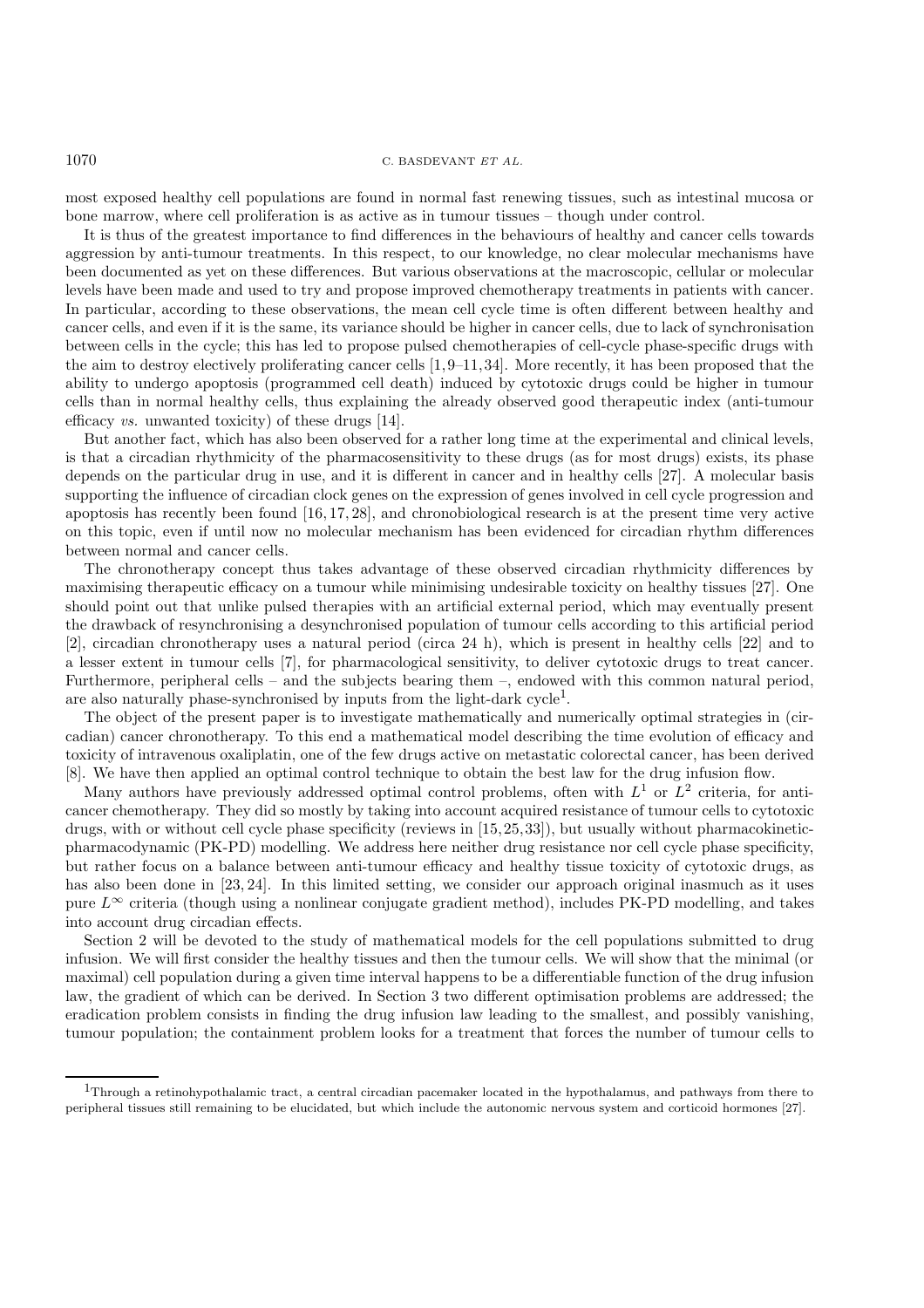remain at the lowest possible level while preserving an acceptable level for the healthy tissues. In Section 4 numerical results are presented; discussion and conclusion follow in Section 5.

# 1. The model

# 1.1. **Experimental and pharmacological background**

Given the scarcity of long followup human data on untreated tumour growth, we used animal experimentation. Oxaliplatin, one of the few drugs active on metastatic colorectal cancer, is also known to be active on Glasgow osteosarcoma in mice. This murine tumour, transplanted under the skin of the animal, is easily measurable at the laboratory with a caliper, which allows obtaining tumour growth curves, with or without treatment, in whole living animals<sup>[18]</sup> (animals in which tumours had reached 10% of their total body weight were sacrificed for ethical reasons).

The main toxicities of oxaliplatin in Man are on bone marrow, peripheral sensory nerves, and the jejunum[26]. In mice, the main toxicity is on the jejunum (producing extended necrosis of the mucosa) $[4, 5]$ , which led us to design a simple model for jejunal mucosa proliferation and homeostasis, which one may take as a paradigm of fast renewing healthy tissue behaviour subject to drug toxicity, within a global model designed to represent both therapeutic efficacy and toxicity.

Plasma pharmacokinetic parameters for oxaliplatin (a drug which binds covalently, *i.e.* irreversibly to its targets or to detoxicating molecules in living cells) have been taken from published data[4, 5] and input to a simple first order model; tissue pharmacokinetic parameters (measuring the decrease of drug quantities in both types of tissues, tumour and jejunal mucosa) were identified either from published data $[4, 5]$ , or by an overall estimation when data were not available. The efficacy or toxicity function describing the cell kill effect was chosen of the Hill type, taking into account pharmacological uses and recent published studies [13, 30], its maximum being modulated by a 24 h-periodic cosine representing circadian pharmacosensitivity. Tissue pharmacodynamic parameters – including maximal and minimal pharmacosensitivity phases – were identified as much as possible from laboratory curves[18] (comparison between treated and untreated tumour growth) or else only estimated on the basis of likeliness after other drug or tissue data when no relevant data were available.

# 1.2. **The healthy tissue: jejunal villi cells**

We chose for the representation of jejunal mucosa homeostasis a simple damped linear model, which mimics in a satisfactory way what is known of the recovery behaviour of enterocytes subject to radiotoxic or cytotoxic insult[31]. It may be thought of as the linearisation of a more complex nonlinear model[6] about a stable equilibrium point, which from a pathophysiological point of view is actually a very stable equilibrium point, representing tissue homeostasis. The drug toxicity effect was supposed to be active only on the compartment representing the influx of young cells to the jejunal villi, since mature cells are unable to proliferate in the jejunal mucosa, and oxaliplatin, as most anti-cancer drugs, is active mainly on proliferating cells.

#### 1.2.1. *Mathematical model for villi population*

The mathematical model for the villi population  $A(t)$  at time t consists in a set of four coupled differential equations:

$$
\frac{\mathrm{d}P}{\mathrm{d}t} = -\lambda P + \frac{i(t)}{V_{\mathrm{dist}}}\Phi(t) \tag{1}
$$

$$
\frac{\mathrm{d}C}{\mathrm{d}t} = -\mu C + \xi_C P \tag{2}
$$

$$
\frac{\mathrm{d}Z}{\mathrm{d}t} = \{-\alpha - f(C, t)\} Z - \beta A + \gamma \tag{3}
$$

$$
\frac{\mathrm{d}A}{\mathrm{d}t} = Z - Z_{eq}.\tag{4}
$$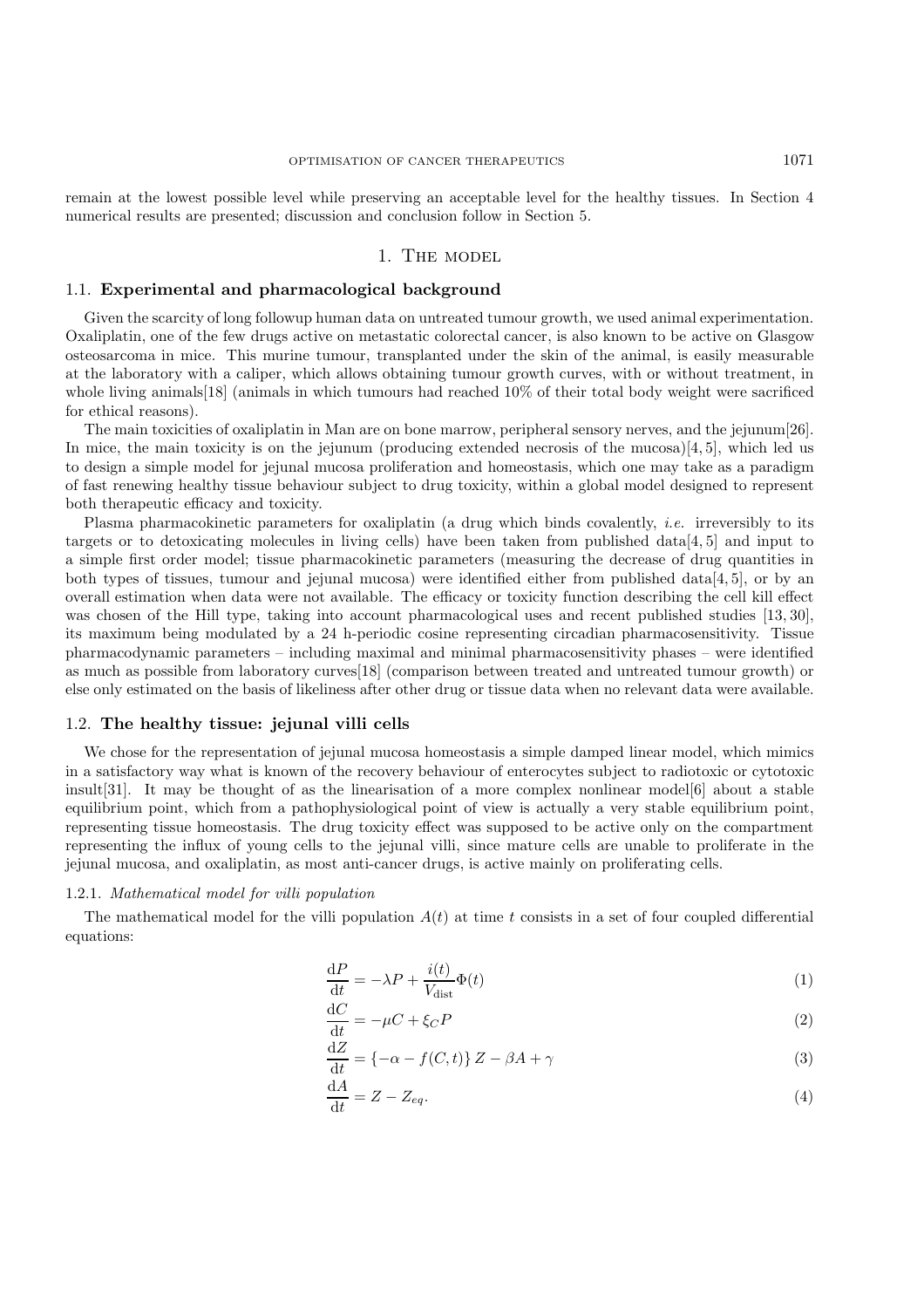Here P and C stand, respectively, for drug concentrations in the plasmatic and target cell population compartments (plasma and the jejunal mucosa, target of toxicity, *i.e.* of unwanted side effects of the drug).  $V_{\text{dist}}$  is the distribution volume, *i.e.* the volume of the central (plasmatic) compartment, in which the active drug is infused. A is the number of mature (villi) jejunal enterocytes, Z is the instantaneous flow to villi from crypts, rate of renewal to make up for natural elimination of villi enterocytes in the intestinal lumen.  $\Phi(t)$  is given, equal to 1 during authorized infusion periods and 0 elsewhere and  $i(t) \geq 0$  is the time dependent drug infusion law. Function f represents the drug toxicity on the healthy jejunal mucosa, assumed to be periodic, more precisely here to have circadian variations with period  $T_A$ ; it is given by:

$$
f(C,t) = F\left(1 + \cos\left(2\pi \frac{t - \varphi_A}{T_A}\right)\right) \frac{C^{\gamma_A}}{C_{50}^{\gamma_A} + C^{\gamma_A}}
$$

 $\lambda, \mu, \xi_C, \alpha, \beta, \gamma, Z_{eq}, F, \varphi_A, \gamma_A, C_{50}$  are positive constants. These equations represent drug diffusion and elimination by first order pharmacokinetics for concentrations in the plasmatic and target cell compartments  $(P \text{ and } C)$ , and normal jejunal mucosa homeostasis by a linear system showing a stable focus at  $(Z_{eq}, A_{eq} = \beta^{-1}(\gamma - \alpha Z_{eq}))$ , perturbed by the drug toxicity function which comes to strengthen the natural self-regulation coefficient  $\alpha$ .

Classical ODE theorems demonstrate that, initial conditions at time  $t_0$  been given for  $X_A(t)=(P(t), C(t),$  $Z(t), A(t)$ , and a piecewise continuous infusion profile  $i(t)$  been prescribed, system (1–4) has a continuous, piecewise  $C^1$ , solution for  $t \in [t_0, t_f]$  (for any  $t_f > t_0$ ). Moreover:

$$
i \in L^2([t_0, t_f]) \longrightarrow A \in H^4([t_0, t_f])
$$

is a continuous, weakly continuous, differentiable application,  $A(t)$  being a  $C^3$ , piecewise  $C^4$ , function of time<sup>2</sup>.

**Remark 1.** Functions P, C, Z, A and most functions in the following will be considered as functions of time t and of i the infusion law (which is also itself a function of time), however we will omit to note the  $i$ -dependency whenever there is no ambiguity, hence writing A or  $A(t)$  rather than  $A(i, t)$ .

**Remark 2.** Functions P and C are drug concentrations and thus positive quantities; equations (1) and (2) ensure they remain positive. Unfortunately equations  $(3)-(4)$  do not ensure the positivity of A, a population count; however, when  $A(t)$  reaches zero the animal (or the patient: it is noteworthy that in clinical settings severe jejunal depletion may yield diarrhoeas which may be fatal) is already dead and the model is no longer valid!

In order to find optimal infusion laws by means of descent algorithms, we need to know the gradients with respect to the infusion law of objective or constraint functions, that is, if  $W(i)$  is such a differentiable real function of  $i \in L^2([t_0, t_f])$ , and  $\frac{\partial W}{\partial i}$  its differential with respect to i, the gradient  $\nabla_i W(i)$  is the element of  $L^2([t_0, t_f])$  such that:

$$
\frac{\partial W}{\partial i}.di = \langle \nabla_i W(i), di \rangle
$$

$$
P(t) = P(t_0) e^{-\lambda t} + \int_{t_0}^t \frac{i(\tau)}{V} \Phi(\tau) e^{-\lambda (t-\tau)} d\tau,
$$

 $2$ In fact, solution of (1) reads:

thus, if i is in  $L^2$ , P is in  $H^1$  and the application from  $L^2$  to  $H^1$  is affine, continuous, weakly-continuous, differentiable. Moreover if i is piecewise continuous, P is continuous and piecewise  $C^1$ .

The behaviour of (2) is similar; if P is  $H^1$  then C is an infusion profile piecewise continuous, C is  $C^1$  and piecewise  $C^2$  in time. Now system  $(3-4)$  is linear with piecewise  $C^2$  coefficients, thus system  $(3-4)$  has a solution that is  $C^2$  and piecewise  $C^3$ , for a piecewise continuous infusion, therefore A is  $C^3$  and piecewise  $C^4$ . Function  $f(C, t)$  being a Lispchitz function of C, A is a regular function of C and then a continuous, weakly continuous, differentiable application of i.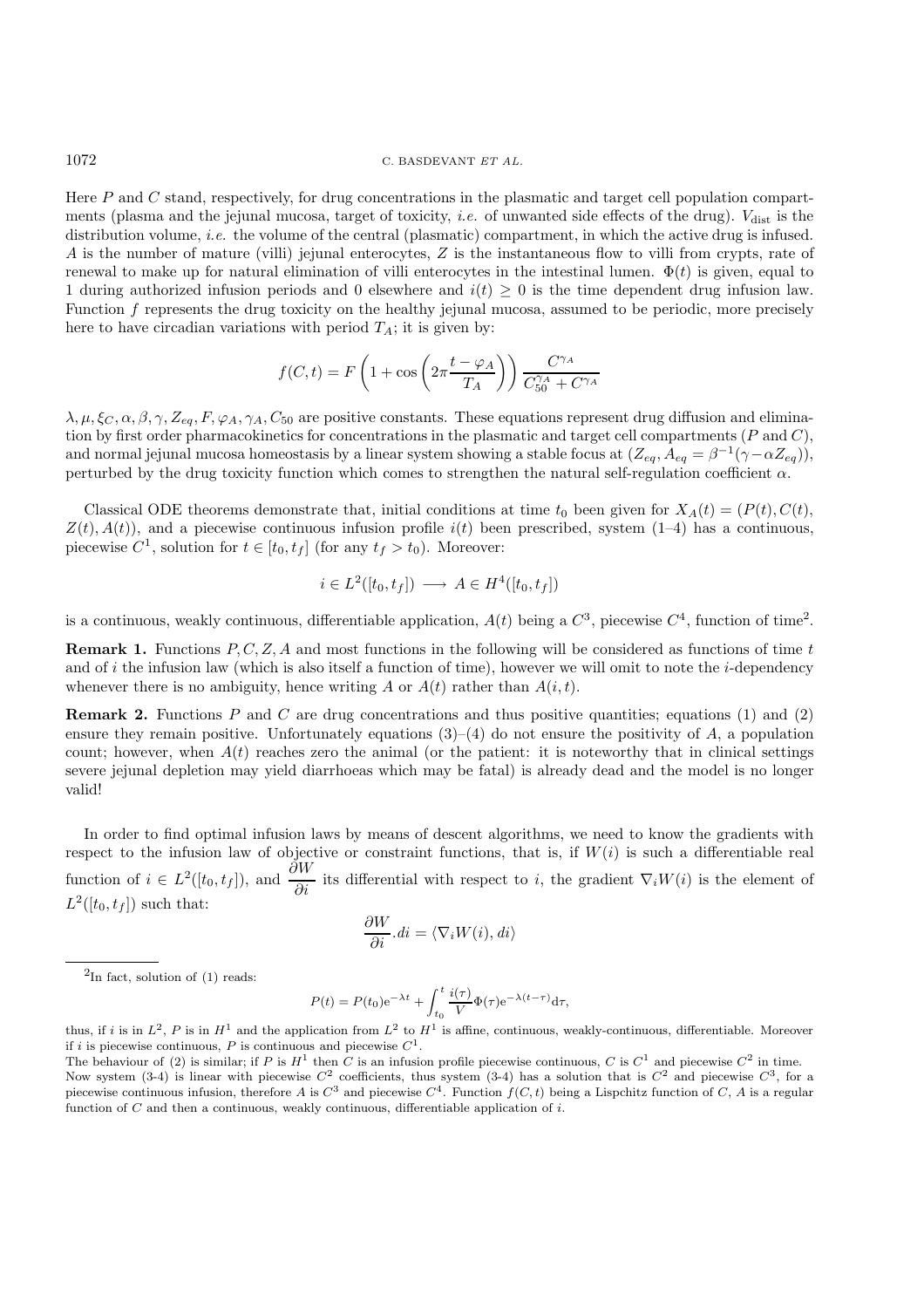where  $\langle \nabla_i W(i), di \rangle$  is the scalar product of  $L^2([t_0, t_f])$ :

$$
\langle \nabla_i W(i), di \rangle = \int_{t_0}^{t_f} \nabla_i W(i)(\tau) di(\tau) d\tau
$$

This will be done in the following paragraphs.

# 1.2.2. *A first function of the villi population*

Let us define, for  $\eta$  a given time in  $]t_0, t_f[$ , a function  $\tilde{F}_A$  of the drug infusion law by

$$
\tilde{F}_A(i,\eta) = \tau_A - \frac{A(\eta)}{A_{eq}}
$$

where  $A_{eq}$  is a reference level for the villi population and  $\tau_A \in ]0,1]$  a tolerable fraction of this reference level. We know that  $F_A$  is a continuous, weakly continuous, differentiable function of  $i \in L^2([t_0, t_f])$ . To obtain its gradient, we will demonstrate the following lemma:

**Lemma 1.** *The gradient*  $\nabla_i \tilde{F}_A$  *of*  $\tilde{F}_A$  *with respect to the infusion profile i is defined in*  $L^2([t_0, t_f])$  *by:* 

$$
\nabla_i \tilde{F}_A = \begin{cases} \frac{\Phi(t)}{V_{\text{dist}}} P_{a1}(t) & \forall t \in [t_0, \eta] \\ 0 & \forall t > \eta \end{cases}
$$
(5)

*where*  $P_{a1}$  *is given by the adjoint system, defined for*  $t_0 \le t \le \eta$ *:* 

$$
\frac{\mathrm{d}P_{a1}}{\mathrm{d}t} = \lambda P_{a1} - \xi_C P_{a2} \tag{6}
$$

$$
\frac{\mathrm{d}P_{a2}}{\mathrm{d}t} = \mu P_{a2} + P_{a3} Z \frac{\partial f}{\partial C}(C, t) \tag{7}
$$

$$
\frac{dP_{a3}}{dt} = \{ \alpha + f(C, t) \} P_{a3} - P_{a4} \tag{8}
$$

$$
\frac{\mathrm{d}P_{a4}}{\mathrm{d}t} = \beta P_{a3} \tag{9}
$$

*with initial conditions at time* η*:*

$$
P_{a1}(\eta) = P_{a2}(\eta) = P_{a3}(\eta) = 0
$$
 and  $P_{a4}(\eta) = -\frac{1}{A_{eq}}$ .

The proof of the lemma can be obtained by mere identification. Indeed, one has to verify that for any  $di \in$  $L^2([t_0, t_f])$ :

$$
\frac{\partial \tilde{F}_A}{\partial i} \cdot di = -\frac{\bar{A}(\eta)}{A_{eq}} = \int_{t_0}^{t_f} \nabla_i \tilde{F}_A(\tau) \, di(\tau) \, d\tau \tag{10}
$$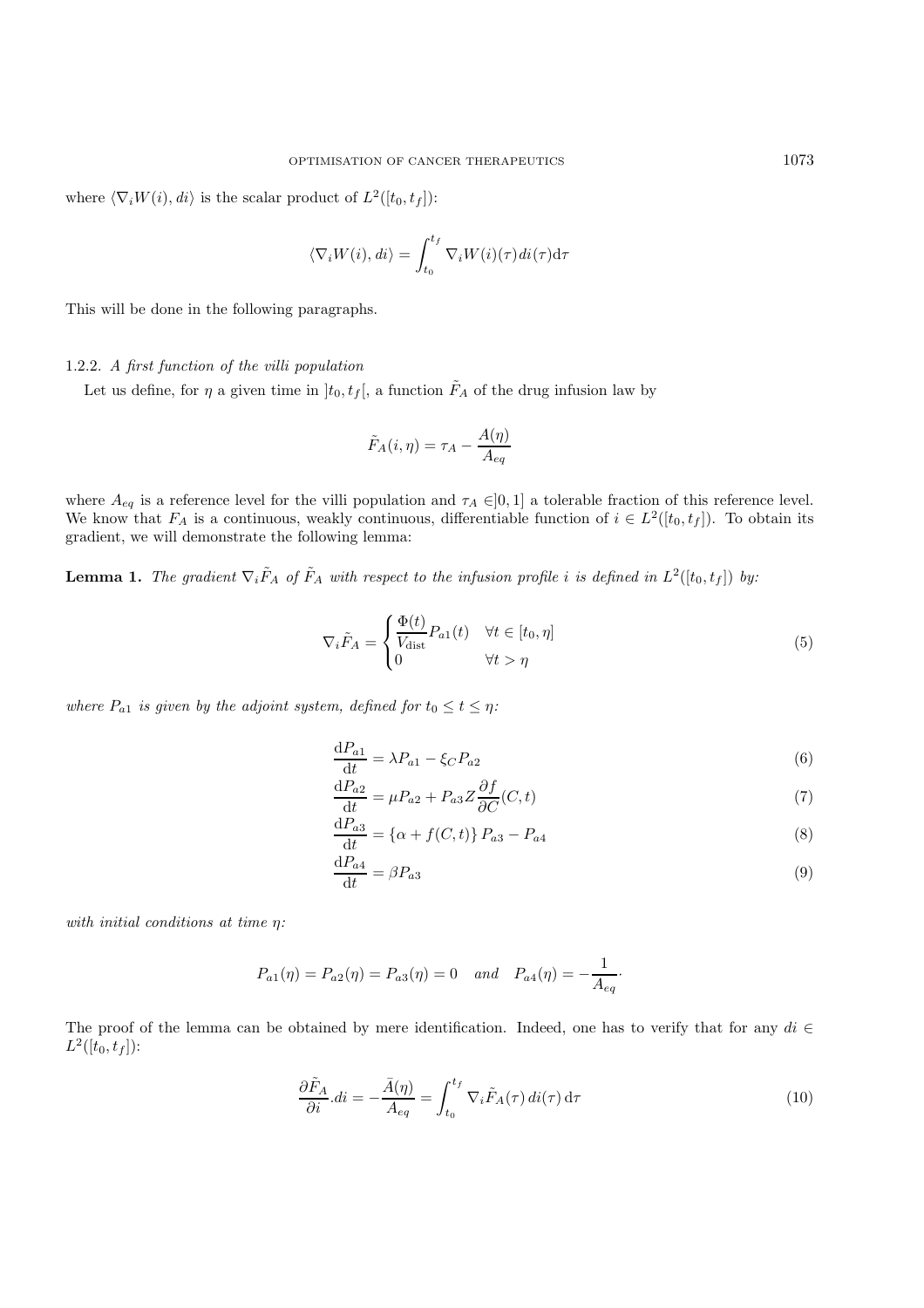where  $\bar{A} = \frac{\partial A}{\partial i}di$ , the differential of A with respect to i applied to di, is defined by the following linear tangent system, defined for  $t \geq t_0$ :

$$
\frac{\mathrm{d}\bar{P}}{\mathrm{d}t} = -\lambda \bar{P} + \frac{di(t)}{V_{\mathrm{dist}}}\Phi(t) \tag{11}
$$

$$
\frac{\mathrm{d}\bar{C}}{\mathrm{d}t} = -\mu \bar{C} + \xi_C \bar{P}
$$
\n(12)

$$
\frac{\mathrm{d}\bar{Z}}{\mathrm{d}t} = \{-\alpha - f(C, t)\}\bar{Z} - \frac{\partial f}{\partial C}(C, t)\bar{C}Z - \beta\bar{A}
$$
\n(13)

$$
\frac{\mathrm{d}\bar{A}}{\mathrm{d}t} = \bar{Z} \tag{14}
$$

with vanishing initial conditions at  $t = t_0$ .

The calculation then goes as follows; if  $\nabla_i \tilde{F}_A$  is defined by (5), then:

$$
\int_{t_0}^{t_f} \nabla_i \tilde{F}_A(\tau) \, di(\tau) \, dt = \int_{t_0}^{\eta} \nabla_i \tilde{F}_A(\tau) \, di(\tau) \, d\tau
$$

$$
= \int_{t_0}^{\eta} P_{a1}(\tau) \frac{\Phi(\tau)}{V_{\text{dist}}} \, di(\tau) \, d\tau
$$

and using equations  $(11)–(14)$ :

$$
= \int_{t_0}^{\eta} \left\{ P_{a1}(\tau) \left( \frac{\mathrm{d}\bar{P}}{\mathrm{d}t} + \lambda \bar{P} \right) + P_{a2}(\tau) \left( \frac{\mathrm{d}\bar{C}}{\mathrm{d}t} + \mu \bar{C} - \xi_C \bar{P} \right) \right. \\
\left. + P_{a3}(\tau) \left( \frac{\mathrm{d}\bar{Z}}{\mathrm{d}t} + \left\{ \alpha + f(C, t) \right\} \bar{Z} + \frac{\partial f}{\partial C} (C, t) \bar{C} \, Z + \beta \bar{A} \right) \right. \\
\left. + P_{a4}(\tau) \left( \frac{\mathrm{d}\bar{A}}{\mathrm{d}t} - \bar{Z} \right) \right\} \mathrm{d}\tau
$$

doing one integration by parts, the result  $(10)$  is obtained using equations  $(6)-(9)$  and the boundary conditions at  $t_0$  for the  $\overline{P}, \overline{C}, \overline{Z}, \overline{A}$  and at  $\eta$  for  $P_{a1}, P_{a2}, P_{a3}, P_{a4}$ .

#### 1.2.3. *The minimal villi population*

Now consider the constraint:

$$
F_A(i) = \tau_A - \min_{t \in [t_0, t_f]} \frac{A(t)}{A_{eq}} \le 0,
$$

where again  $A_{eq}$  is a reference level for the villi population and  $\tau_A \in ]0,1]$  a tolerable fraction of this reference level. We know that  $F_A$  is a continuous, weakly continuous, real function of  $i \in L^2([t_0, t_f])$ . The following theorem tells us that in most cases the gradient of  $F_A$  exists and can be computed using the adjoint system  $(6)-(9)$ .

**Theorem 1.** If in the vicinity of infusion i the minimum of  $A(t)$  is unique, belongs to  $|t_0, t_f|$  with a strictly positive second derivative, then  $F_A$  is a differentiable function of i. If we denote by  $t_A(i)$  the time at which A reaches its minimum, then the gradient  $\nabla_i F_A$  is given by:

$$
\nabla_i F_A(i)(t) = \begin{cases} \nabla_i \tilde{F}_A(i, t_A)(t) & \forall t \in [t_0, t_A] \\ 0 & \forall t > t_A. \end{cases}
$$

Let us show first that, under these hypothesis,  $t_A$  is a differentiable function of i. In fact  $t_A$  is locally in time defined by the equation  $\frac{\partial A(i,t_A(i))}{\partial t} = 0$ . With the hypothesis that  $\frac{\partial^2 A(i,t_A(i))}{\partial t^2} > 0$ , and the property that A is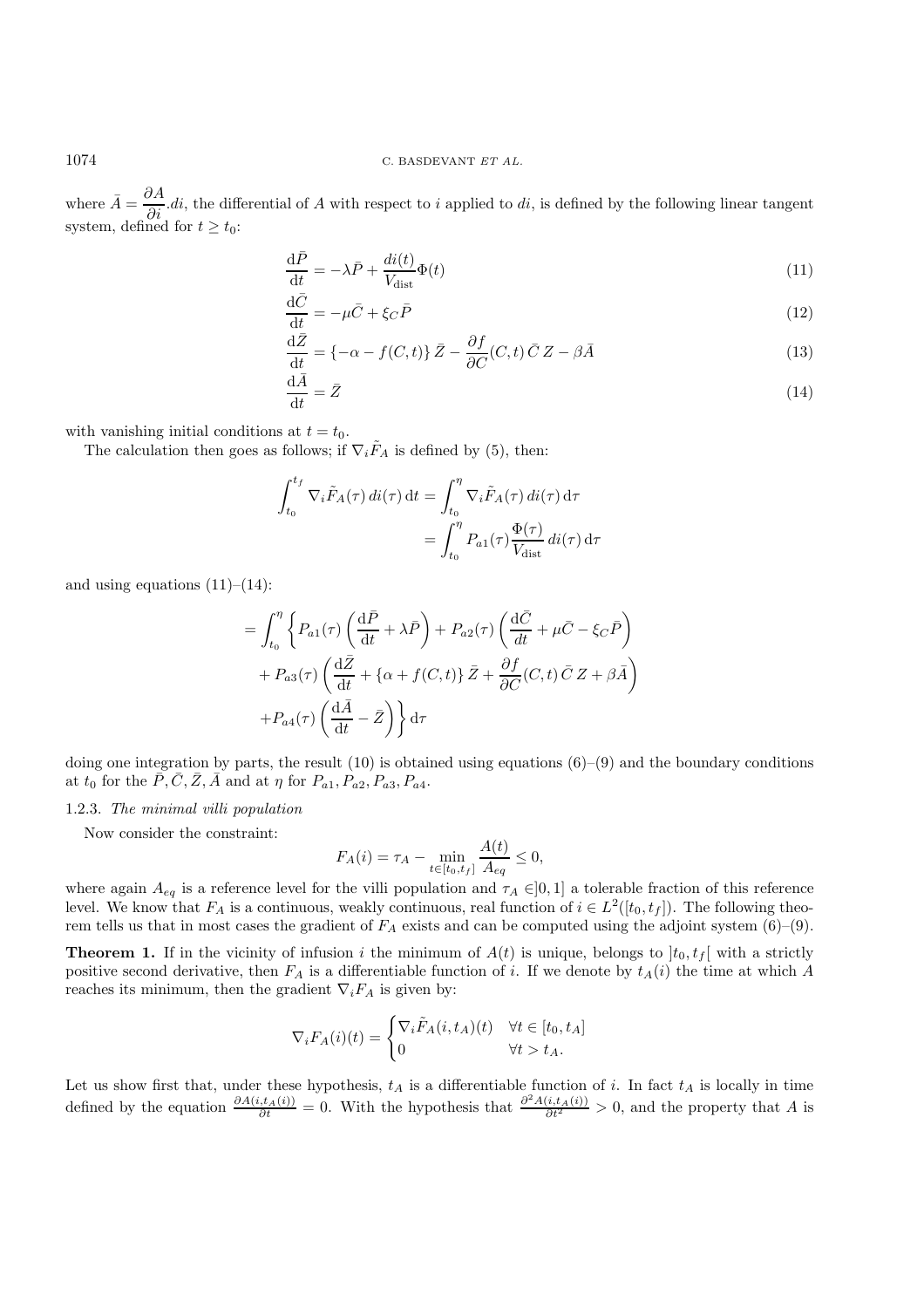a differentiable function of i, the implicit function theorem applied to the equation  $\frac{\partial A(i,t)}{\partial t} = 0$  gives the result. Then the computation of the gradient relies on the differentiation chain rule: as  $F_A(i) = \tilde{F}_A(i, t_A)$ ,

$$
\frac{\partial F_A(i)}{\partial i} \cdot di = \frac{\partial \tilde{F}_A(i, t_A)}{\partial i} \cdot di + \frac{\partial \tilde{F}_A(i, t_A)}{\partial t} \frac{\partial t_A}{\partial i} \cdot di.
$$

The minimum of  $A(t)$  been reached at time  $t_A$  it follows that  $\frac{\partial \tilde{F}_A(i,t_A)}{\partial t} = 0$  and the results follows.

# 1.3. **The tumour cell population**

Tumour growth was modelled according to a Gompertz law, which is one of the simplest laws classically used for this purpose  $[12, 20, 21]$ . The variable B which stands for tumour cell population number (see equations below) is in this model bound to eventually reach a plateau  $B_{max}$ , after an initial exponential growth, following an S-shaped curve. The accuracy of the Gompertz model for tumour growth has often been questioned, but also justified on refined modelling grounds (using quiescent and proliferative subpopulations inside the tumour); it is generally accepted at least as a first intention simple modelling approach for this purpose, and we decided to use it in this sense.

# 1.3.1. *Mathematical model for the tumour cell population*

The mathematical model for the tumour cell population  $B(t)$  at time t consists in a set of three coupled differential equations:

$$
\frac{\mathrm{d}P}{\mathrm{d}t} = -\lambda P + \frac{i(t)}{V_{\mathrm{dist}}}\Phi(t) \tag{15}
$$

$$
\frac{\mathrm{d}D}{\mathrm{d}t} = -\nu D + \xi_D P \tag{16}
$$

$$
\frac{\mathrm{d}B}{\mathrm{d}t} = -aB\ln\left(\frac{B}{B_{\text{max}}}\right) - g(D,t)B\tag{17}
$$

where equation (15) is the same as  $(1)$ , D stands for drug concentration (assumed to be homogeneously diffused) in the tumour and  $B$  is the number of tumour cells. Function  $g$ , which represents anti-tumour drug efficacy, is assumed (as is function f for toxicity) to present circadian variations with period  $T_B$ ; it is given by:

$$
g(D,t) = H\left(1+\cos\left(2\pi\frac{t-\varphi_B}{T_B}\right)\right)\frac{D^{\gamma_B}}{D^{\gamma_B}_{50}+D^{\gamma_B}}
$$

where  $\lambda, \nu, \xi_D, a, B_{\text{max}}, H, \varphi_B, \gamma_B, D_{50}$  are positive constants.

Initial conditions at time  $t_0$  been given for  $X_B(t)=(P(t), D(t), B(t))$ , and a piecewise continuous infusion profile  $i(t)$  been prescribed, system (15)–(17) has a continuous, piecewise  $C^1$ , solution for  $t \in [t_0, t_f]$  for any  $t_f > t_0$ . Moreover:

$$
i \in L^2([t_0, t_f]) \longrightarrow B \in H^3([t_0, t_f])
$$

is a continuous, weakly continuous, differentiable application,  $B(t)$  being a  $C^2$ , piecewise  $C^3$ , function of time. The demonstration is similar to the one for A (note that Eq. (17) is a linear equation for the unknown  $\ln(B)$ ).

**Remark 3.** Equations (15)–(17) ensure the positivity of  $P, C$  and  $B$ . Nevertheless we will consider that the tumour has been completely destroyed if  $B(t) < 1$ , thus integration of equation (17) has to be stopped when this arises.

Equation (17) is made of the Gompertz law for the tumour cell population growth and of a linear destruction law (modulated by the circadian effect) for the anti-tumour efficacy. The latter has at least two drawbacks.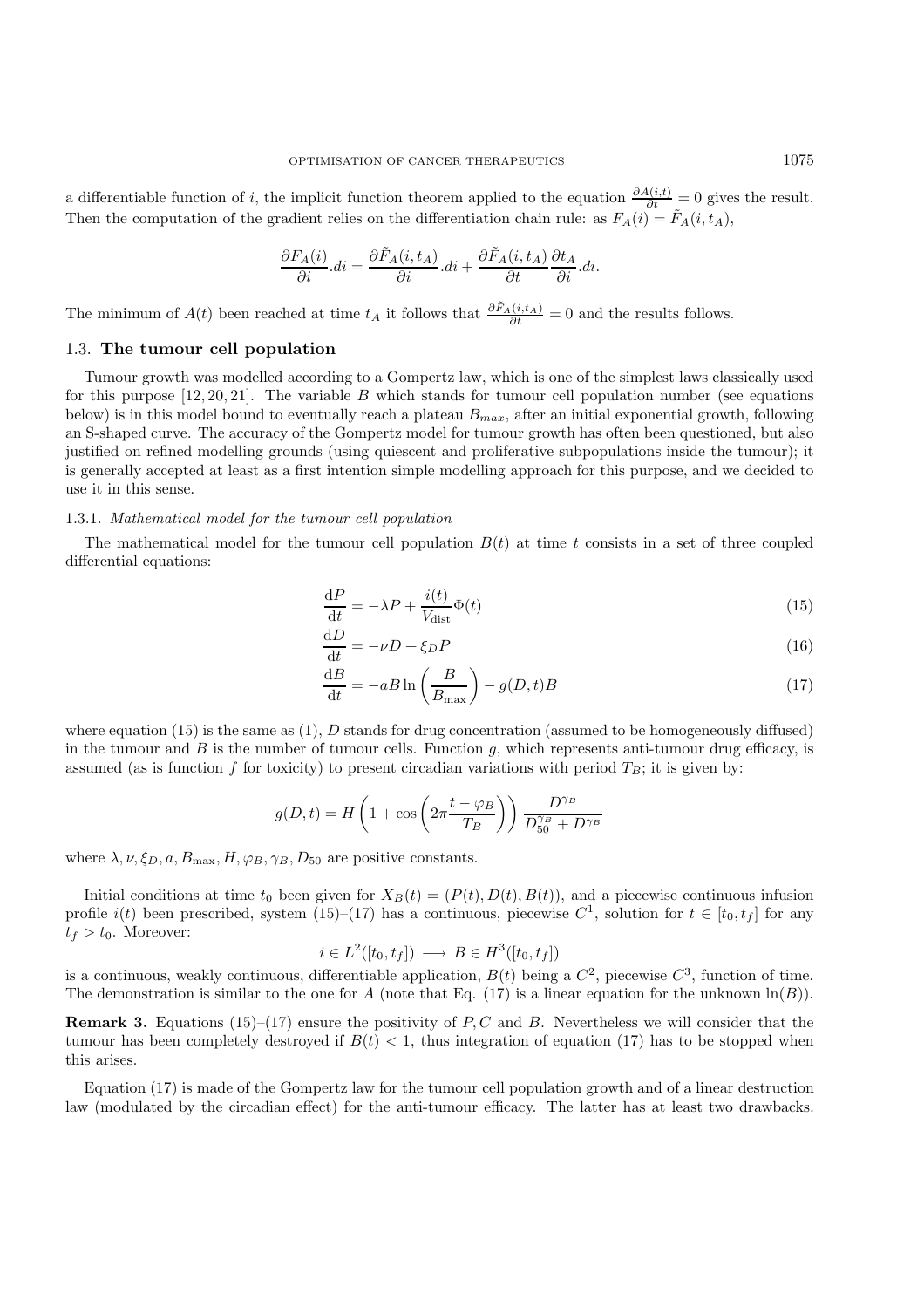First, the drug is less and less efficient when the tumour gets smaller, one may wonder if this behaviour is realistic. Conversely, the drug is more and more efficient when the tumour gets larger. These two extreme behaviours explain why the numerical results are in practice nearly independent of the initial size  $B(0)$  of the tumour. An alternative modelling assumption could be to replace  $-g(D, t)B$  by a non linear term such as  $-g(D, t) \frac{B}{1+B}$  in equation (17). But in the absence of experimental or clinical data supporting this hypothesis, we decided to keep the growth inhibition term in its linear form.

#### 1.3.2. *A first function of the tumour cell population*

Let us define, for  $\eta \in [t_0, t_f]$ , a function  $\tilde{F}_B$  of the drug infusion law by:

$$
\tilde{F}_B(i,\eta) = B(\eta).
$$

We know that  $F_B$  is a continuous, weakly continuous, differentiable function of  $i \in L^2([t_0, t_f])$ . We will demonstrate the following lemma:

**Lemma 2.** *The gradient*  $\nabla_i \tilde{F}_B$  *of*  $\tilde{F}_B$  *with respect to the infusion profile i is defined in*  $L^2([t_0, t_f])$  *by:* 

$$
\nabla_i \tilde{F}_B = \begin{cases} \frac{\Phi(t)}{V_{\text{dist}}} P_{b1}(t) & \forall t \in [t_0, \eta] \\ 0 & \forall t > \eta \end{cases}
$$

*where*  $P_{b1}$  *is given by the adjoint system, defined for*  $t_0 \le t \le \eta$ *:* 

$$
\frac{\mathrm{d}P_{b1}}{\mathrm{d}t} = \lambda P_{b1} - \xi_D P_{b2} \tag{18}
$$

$$
\frac{\mathrm{d}P_{b2}}{\mathrm{d}t} = \nu P_{b2} + P_{b3} B \frac{\partial g}{\partial D}(D, t) \tag{19}
$$

$$
\frac{\mathrm{d}P_{b3}}{\mathrm{d}t} = P_{b3} \left( a \ln \left( \frac{B}{B_{\text{max}}} \right) + a - g(D, t) \right) \tag{20}
$$

*with initial conditions at time* η*:*

$$
P_{b1}(\eta) = P_{b2}(\eta) = 0
$$
 and  $P_{b3}(\eta) = 1$ .

As it has been done for  $\tilde{F}_A$ , the proof of the lemma can be obtained by mere identification. For any  $di \in$  $L^2([t_0, t_f])$ :

$$
\frac{\partial \tilde{F}_B}{\partial i} .di = \bar{B}(\eta) = \int_{t_0}^{t_f} \nabla_i \tilde{F}_B(\tau) \, di(\tau) \, d\tau
$$

where  $\bar{B} = \frac{\partial B}{\partial i}di$ , the differential of B with respect to i applied to di, is obtained by solving the following linear tangent system, defined for  $t \geq t_0$ :

$$
\frac{\mathrm{d}\bar{P}}{\mathrm{d}t} = -\lambda \bar{P} + \frac{di(t)}{V_{\mathrm{dist}}}\Phi(t) \tag{21}
$$

$$
\frac{\mathrm{d}\bar{D}}{\mathrm{d}t} = -\nu \bar{D} + \xi_D \bar{P} \tag{22}
$$

$$
\frac{\mathrm{d}\bar{B}}{\mathrm{d}t} = -a\bar{B}\ln\left(\frac{B}{B_{\text{max}}}\right) - a\bar{B} - g(D,t)\bar{B} - \frac{\partial g}{\partial D}(D,t)\bar{D}B\tag{23}
$$

with vanishing initial conditions at  $t = t_0$ .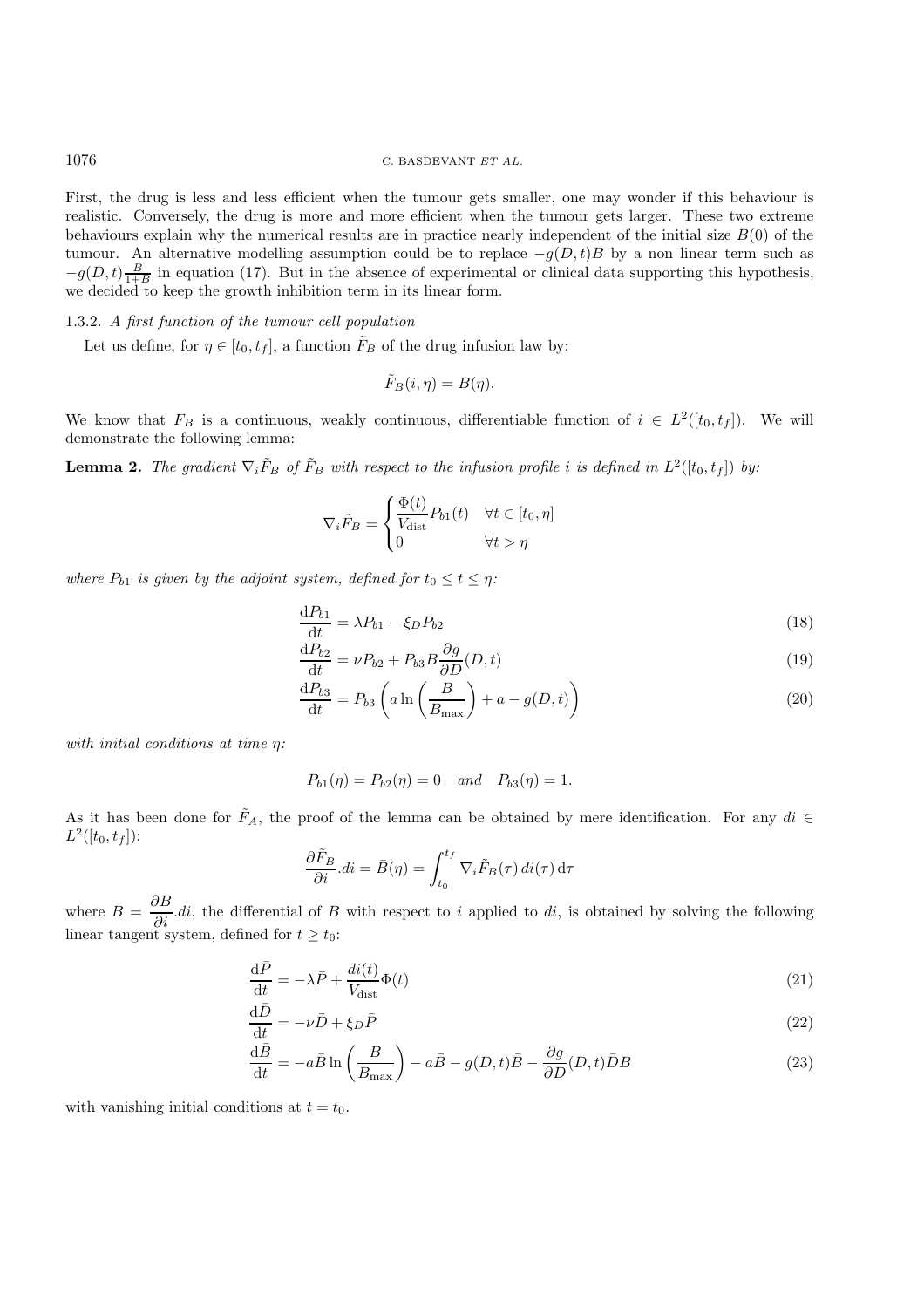#### 1.3.3. *The maximal (or minimal) tumour cell population*

Now consider the objective function:

$$
J_B(i) = \max_{t \in [t_1, t_f]} B(t),
$$

where  $t_1$  is a given time after the initial phase of the treatment. We know that  $J_B$  is a continuous, weakly continuous, real function of  $i \in L^2([t_0, t_f])$ . The following theorem tells us that in most cases the gradient of  $J_B$  exists and can be computed using the adjoint system (18)–(20).

**Theorem 2.** If in the vicinity of infusion i the maximum of  $B(t)$  in  $|t_1, t_f|$  is unique with a strictly negative second derivative, then  $J_B$  is a differentiable function of i. If we denote by  $t_B(i)$  the time at which B reaches its maximum, then the gradient  $\nabla_i J_B$  is given by:

$$
\nabla_i J_B(i)(t) = \begin{cases} \nabla_i \tilde{F}_B(i, t_B)(t) & \forall t \in [t_0, t_B] \\ 0 & \forall t > t_B. \end{cases}
$$

The proof of the theorem is similar to the one for the villi population and relies on the differentiation chain rule as  $J_B(i) = \tilde{F}_B(i, t_B)$ .

**Remark 4.** A similar result is valid for  $G_B(i) = \min_{t \in [t_0, t_f]} B(t)$ .

# 2. Two optimisation problems

#### 2.1. **The eradication problem**

Let us consider the problem of finding the infusion law leading to the smallest, and possibly vanishing, tumour population while preserving a minimal villi population. Mathematically this can be written: find the infusion law  $i \in L^2([t_0, t_f]), i(t) \geq 0$ , that minimises the objective function:

$$
G_B(i) = \min_{t \in [t_0, t_f]} B(t)
$$

subject to the constraint

$$
F_A(i) = \tau_A - \min_{t \in [t_0, t_f]} \frac{A(t)}{A_{eq}} \le 0.
$$

As  $F_A$  is weakly continuous, the ensemble of admissible solutions

$$
U = \left\{ i \in L^2([t_0, t_f]) \mid 0 \le i, F_A \le 0 \right\}
$$

is weakly closed in  $L^2([t_0, t_f])$ ; as the infused drug destroys the villi population U is also bounded;  $G_B$  being weakly continuous, this ensures the existence of an optimal infusion law for the eradication problem. However neither the objective function, nor the constraint are convex functions of the infusion law. The optimum may not be unique (indeed  $i(t)$  remains undefined where  $\Phi(t) = 0$ ) and, moreover, there may exist local minima. Nevertheless the results from previous sections allow us to define descent algorithms to find quasi-optimal strategies. A Uzawa-like saddle-point algorithm (see *e.g.* [3]) for solving the eradication problem is:

- (1) Start with a Lagrange multiplier  $\alpha_A^0 > 0$ .
- (2) Find  $i^k$ , minimising  $J(i) = G_B(i) + \alpha_A^k F_A(i)$  in  $L^2([t_0, t_f]) \cap \{i \ge 0\}.$
- (3) Define  $\alpha_A^{k+1}$  by  $\alpha_A^{k+1} = \max{\{\alpha_A^k + \rho F_A(i^k), 0\}}$ .
- (4) Until  $F_A(i^k) \approx 0$ .

In step (3) the coefficient  $\rho > 0$  has to be chosen adequately (in fact this step corresponds to a gradient algorithm for the dual problem). In practice we found more efficient to use for step (3) a bisection or a secant algorithm to find the Lagrange multiplier  $\alpha_A$  associated to the active constraint  $F_A = 0$ .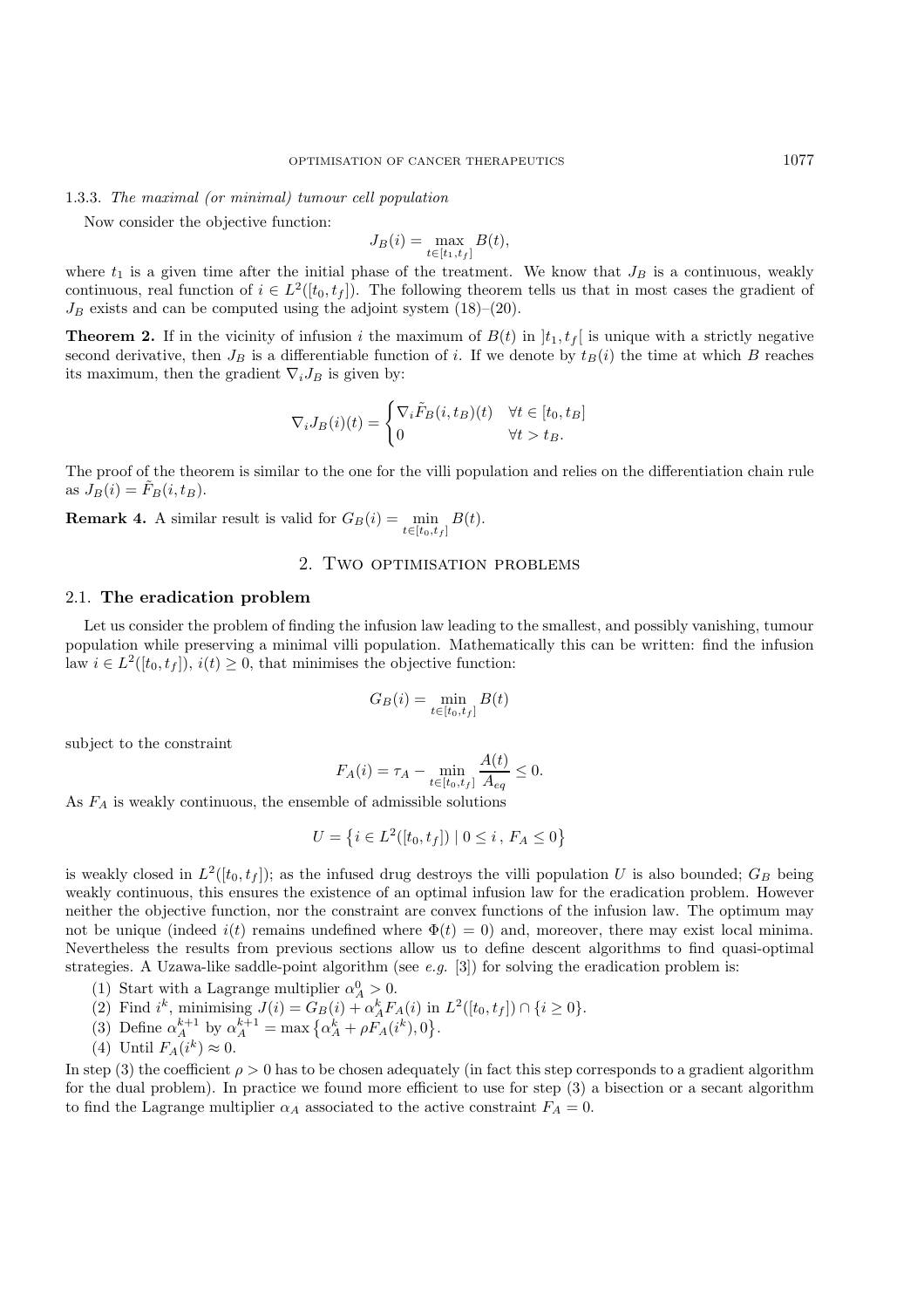**Remark 5.** If other constraints are to be imposed on the infusion law, such for example a bound for the total infusion or a maximum instantaneous infusion rate, these constraints can be treated either in step (2) or using more Lagrange multipliers.

#### 2.2. **The containment problem**

Unfortunately there may not exist a treatment that destroys down to a sufficiently low level the tumour cells while keeping a sufficiently high level of villi cells. As the number of villi cells is in clinical settings of primary importance for the patient's life, one has then to reduce the infusion rate and consequently the treatment course will end with a non negligible number of residual tumour cells. Due to the Gompertz law, the tumour will then grow up rapidly after the end of the course. In that context one has to look for a containment treatment, that is a treatment repeated periodically in time that forces the number of tumour cells to remain at the lowest possible level while preserving an acceptable number of villi cells. Mathematically this can be written: find the infusion law  $i \in L^2([t_0, t_f]), i(t) \geq 0$ , that minimises the objective function:

$$
J_B(i) = \max_{t \in [t_1, t_f]} B(t)
$$

subject to the constraint

$$
F_A(i) = \tau_A - \min_{t \in [t_0, t_f]} \frac{A(t)}{A_{eq}} \le 0.
$$

In that case function  $\Phi(t)$ , that defines infusion periods, should for example take the value 1 during two days, then 0 during five days (no treatment), and then repeatedly until  $t_f$ ; as for  $t_1$  it can be taken to be 1 or 2 days after  $t_0$  in order to allow the initial infusion to reduce significantly the tumor.

In the same way as for the eradication problem,  $J_B$  is a weakly continuous function on a bounded weakly closed ensemble, thus the optimal infusion exists, however the minimum may not be unique and local minima may also exist.

The Uzawa-like algorithm defined previously can be applied similarly to the containment problem:

- (1) Start with a Lagrange multiplier  $\alpha_A^0 > 0$ .
- (2) Find  $i^k$ , minimising  $J(i) = J_B(i) + \alpha_A^k F_A(i)$  in  $L^2([t_0, t_f]) \cap \{i \ge 0\}.$
- (3) Define  $\alpha_A^{k+1}$  by  $\alpha_A^{k+1} = \max{\{\alpha_A^k + \rho F_A(i^k), 0\}}$ .
- (4) Until  $F_A(i^k) \approx 0$ .

# 2.3. **A descent algorithm**

We will briefly describe a descent algorithm designed to solve the minimisation problem in step (2) of the Uzawa procedure for the containment problem (or the eradication problem).

- (1) Start from an initial infusion profile  $i_0$ .
- (2) Given the infusion profile  $i_k$ , integrate the dynamical system (1)–(4) and (16)–(17) from  $t_0$  until  $t_f$  to obtain villi and tumour populations.
- (3) Search for  $t_A$  and  $t_B$  and compute the value of  $J_B$ ,  $F_A$  and J. (Note: if accidentally an extremum value is reached at multiple times, choose the largest).
- (4) Integrate the adjoint system (6)–(9) of  $F_A$  from  $t_A$  down to  $t_0$  and the adjoint system (18)–(20) of  $J_B$ from  $t_B$  down to  $t_0$ , to obtain the gradient of J.
- (5) Determine a descent direction  $d_k$  using the gradient of J and previous descent directions (non-linear conjugate gradient, see *e.g.* [3])).
- (6) Determine  $i_{k+1}$  by minimising  $J(i_k + sd_k)$  along direction  $d_k$  (one-dimensional search) under the constraint  $i \geq 0$ .
- (7) Loop to step 2 until convergence.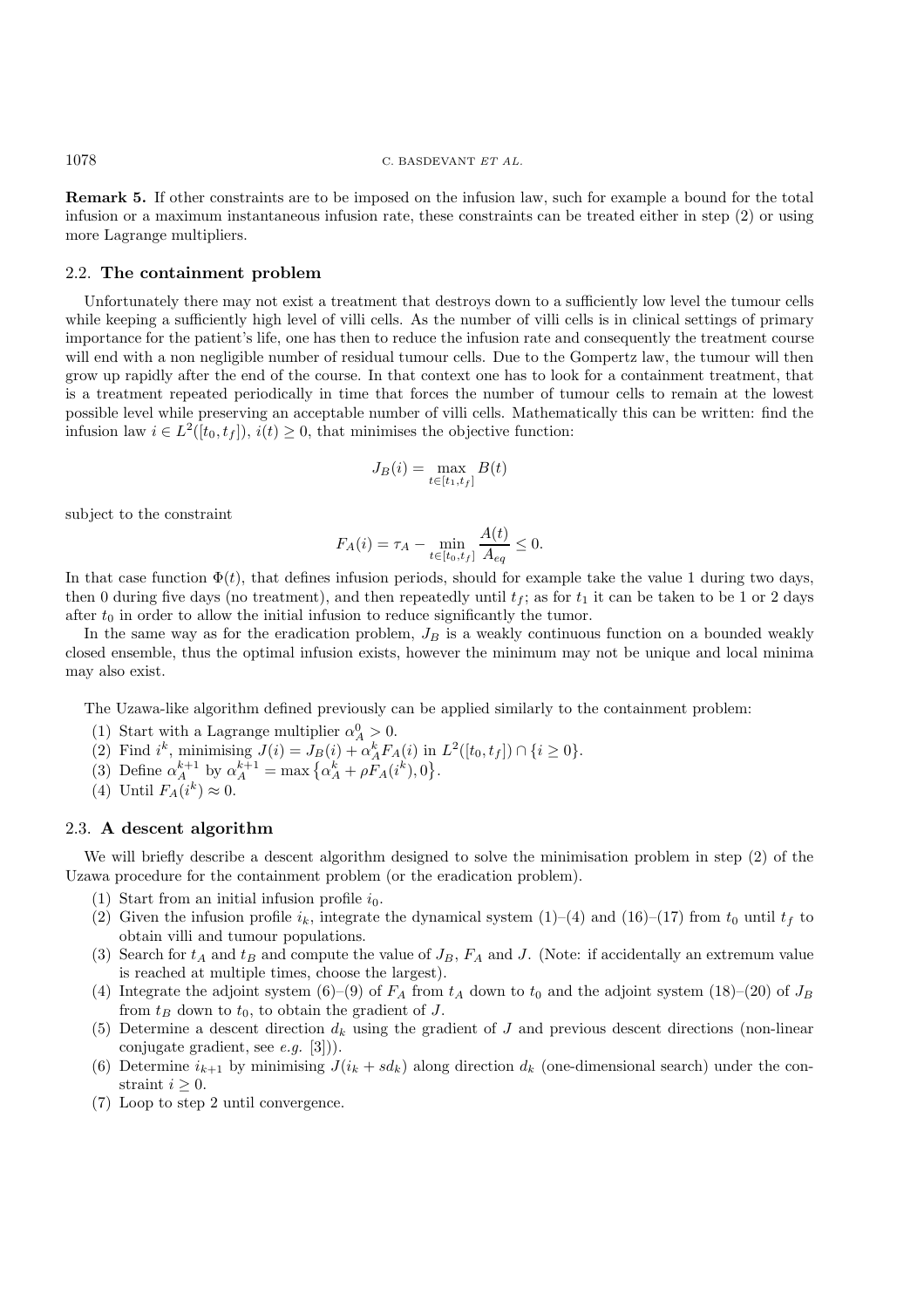**Remark 6.** The one-dimensional search of step (6) asks for one or several evaluations of J and eventually its gradient (Wolfe's search, see *e.g.* [3]), that is integrations of the dynamical system and of the adjoint systems.

**Remark 7.** During the one-dimensional search of step (6), several infusion profiles are tested with respect to the minimum of J. But incidentally one of them may be a good solution for the containment problem. It is then worthwhile (and costless) to compare, on the fly, with respect to  $F_A$  and  $J_B$ , these infusion profiles to the best profile already encountered.

**Remark 8.** It is in practice efficient to take for  $i_0$  in step 1 of the descent algorithm a combination of  $i^{(k-1)}$ , the last obtained infusion in the Uzawa procedure, and a constant infusion rate. Also a small random perturbation may be applied to  $i_0$  in order to improve the exploration of the phase space.

#### 2.4. **Optimisation with respect to the infusion period**

Let us suppose that the authorised infusion period is a single interval, thus  $\Phi(t) = \chi_{[t_0,t_i]}(t)$ . Then, in the eradication problem, the objective function  $G_B$  and the constraint  $F_A$  can be considered as functions of i and of  $t_i$ ; the optimisation can be conducted on the product space  $L^2([t_0, t_f]) \times [t_0, t_f]$ . The only difference with the previous developments is that we need to compute the gradient of the various functions with respect to  $t_i$  $A(t)$ 

(gradients are in fact simple derivatives in this case). These are, for  $F_A(i, t_i) = \tau_A - \min_{t \in [t_0, t_f]}$  $\frac{A(e)}{A_{eq}}$ :

$$
\nabla_{t_i} F_A(i, t_i) = \begin{cases} -\frac{\check{A}(t_A)}{A_{eq}} & \text{if } t_i < t_A \\ 0 & \text{if not} \end{cases}
$$

with  $A(t_A) = \min_{[t_0,t_f]} A(t)$ , and  $\check{A}$  given by the linear tangent system, defined for  $t \geq t_i$ :

$$
\frac{\mathrm{d}\check{P}}{\mathrm{d}t} = -\lambda \check{P} + \frac{i(t)}{V_{\text{dist}}}\delta(t - t_i)
$$
\n(24)

$$
\frac{\mathrm{d}\check{C}}{\mathrm{d}t} = -\mu \check{C} + \xi_C \check{P}
$$
\n(25)

$$
\frac{\mathrm{d}\check{Z}}{\mathrm{d}t} = \{-\alpha - f(C, t)\}\,\check{Z} - \frac{\partial f}{\partial C}(C, t)\,\check{C}\,Z - \beta\check{A}
$$
\n(26)

$$
\frac{\mathrm{d}\check{A}}{\mathrm{d}t} = \check{Z} \tag{27}
$$

where  $\delta(t)$  is the Dirac function at origin and with vanishing initial conditions at  $t = t_i$ .

And for  $G_B(i, t_i) = \min_{t \in [t_0, t_f]} B(t)$ :

$$
\nabla_{t_i} G_B(i, t_i) = \begin{cases} \check{B}(t_B) & \text{if } t_i < t_B \\ 0 & \text{if not} \end{cases}
$$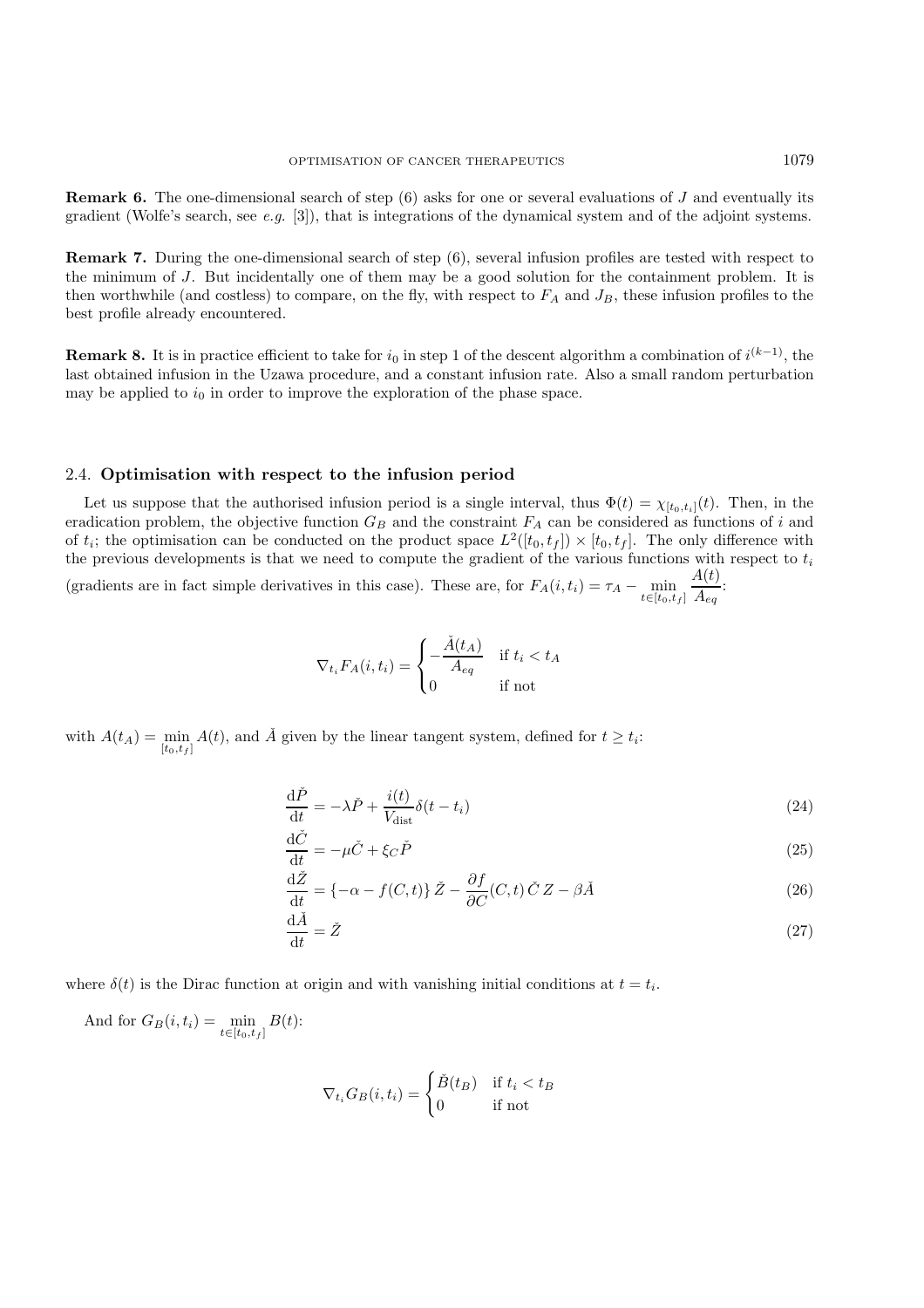with  $B(t_B) = \min_{[t_0,t_f]} B(t)$ , and  $\check{B}$  given by the linear tangent system, defined for  $t \geq t_i$ :

$$
\frac{\mathrm{d}\check{P}}{\mathrm{d}t} = -\lambda \check{P} + \frac{i(t)}{V_{\mathrm{dist}}}\delta(t - t_i)
$$
\n(28)

$$
\frac{\mathrm{d}\check{D}}{\mathrm{d}t} = -\nu \check{D} + \xi_D \check{P}
$$
\n(29)

$$
\frac{\mathrm{d}\check{B}}{\mathrm{d}t} = -a\check{B}\ln\left(\frac{B}{B_{\text{max}}}\right) - a\check{B} - g(D,t)\check{B} - \frac{\partial g}{\partial D}(D,t)\check{D}B\tag{30}
$$

with vanishing initial conditions at  $t = t_i$ .

#### 3. Numerical experiments

We conducted several numerical experiments for both the containment and eradication problems. These experiments used the following data:

- For drug infusion:
- $\lambda = 6 h^{-1}$ ;  $V_{\text{dist}} = 10 \text{ cm}^3$  (distribution volume for oxaliplatin in a mouse).
- For the villi population:

 $\mu = 0.015 \text{ h}^{-1}$ ,  $\xi_C = 1 \text{ h}^{-1}$ ,  $A_{eq} = 10^6 \text{ cells}$ ,  $Z_{eq} = 16500 \text{ cells/h}$ ,  $\alpha = 0.0153 \text{ h}^{-1}$ ,  $\beta^3 = 0.002 \text{ h}^{-2}$ ,  $\gamma = \beta A_{eq} + \alpha Z_{eq} = 2213.8 \text{ cells/h}, F = 0.5 \text{ h}^{-1}, \varphi_A = 10 \text{ h}, T_A = 24 \text{ h}, \gamma_A = 1, C_{50} = 10 \text{ }\mu\text{g/cm}^3.$ • For the tumour population:

- $\nu = 0.03 \text{ h}^{-1}$ ,  $\xi_D = 1 \text{ h}^{-1}$ ,  $a = 0.015 \text{ h}^{-1}$ ,  $B_{max} = 5.3 10^6 \text{ cells}$ ,
- $H = 2 h^{-1}, \varphi_B = 21 h, T_B = 24 h, \gamma_B = 1, D_{50} = 10 \mu\text{g/cm}^3.$

These numerical data have been deduced from laboratory experiments; however, a large uncertainty remains on most of them, thus the goal of the subsequent numerical results is only to prove the feasibility of our approach rather than to obtain clinically relevant results.

All the experiments start with initial conditions:  $P_0 = C_0 = D_0 = 0 \mu g/cm^3$ ,  $A_0 = 10^6$  cells,  $B_0 =$  $10^6$  cells,  $Z_0 = 16500$  cells/h. The initial time  $t_0$  was noon and the time step 0.1 hour.

### 3.1. **Eradication problem**

The results presented were obtained in the framework of the eradication problem when optimising with respect both to  $i$ , the injection rate, and  $t_i$ , the infusion period. Together with the constraint to preserve a given level  $\tau_A$  of the villi population, a constraint was also imposed on the instantaneous infusion rate, namely  $i(t) \leq 10 \mu g/h^4$ . Experiments started with a treatment duration of 48 hours  $(t_i - t_0 = 2$  days), and they converged to a treatment of almost 32 hours.

Figures 1 to 3 display respectively, as a function of time, the best infusion rate  $i(t)$ , the villi population  $A(t)$  and the tumour cell population  $B(t)$  for three different values of the minimal admissible fraction of the villi population  $\tau_A = 0.4, 0.5$  and 0.6. In Figure 1, the impact of the different circadian rhythms for the villi and tumour populations is clearly seen as they impose a strong chronomodulation on the infusion rate. This impact is enhanced when the constraint to preserve the villi population is stronger. Note also the effect of the limitation of the instantaneous infusion rate. The chronomodulation is also seen on the villi population behaviour displayed in Figure 2.

 ${}^{3}\alpha = \frac{1}{72} \ln 3$ ,  $\beta = (\frac{\alpha}{2})^2 + (\frac{2\pi}{144})^2$ , these values correspond to coefficients of a damped harmonic oscillator of period 6 days and dampening coefficient  $\frac{1}{3}$  over one period, a behaviour estimated after literature data.

<sup>&</sup>lt;sup>4</sup>The ensemble of admissible solutions is then  $U = \{i \in L^2([t_0, t_f]) \mid 0 \le i \le 10 \text{ }\mu\text{g/h}, F_A \le 0\}$ ; the maximal constraint on infusion rate is treated in step 2 of the algorithm (see Rem. 6).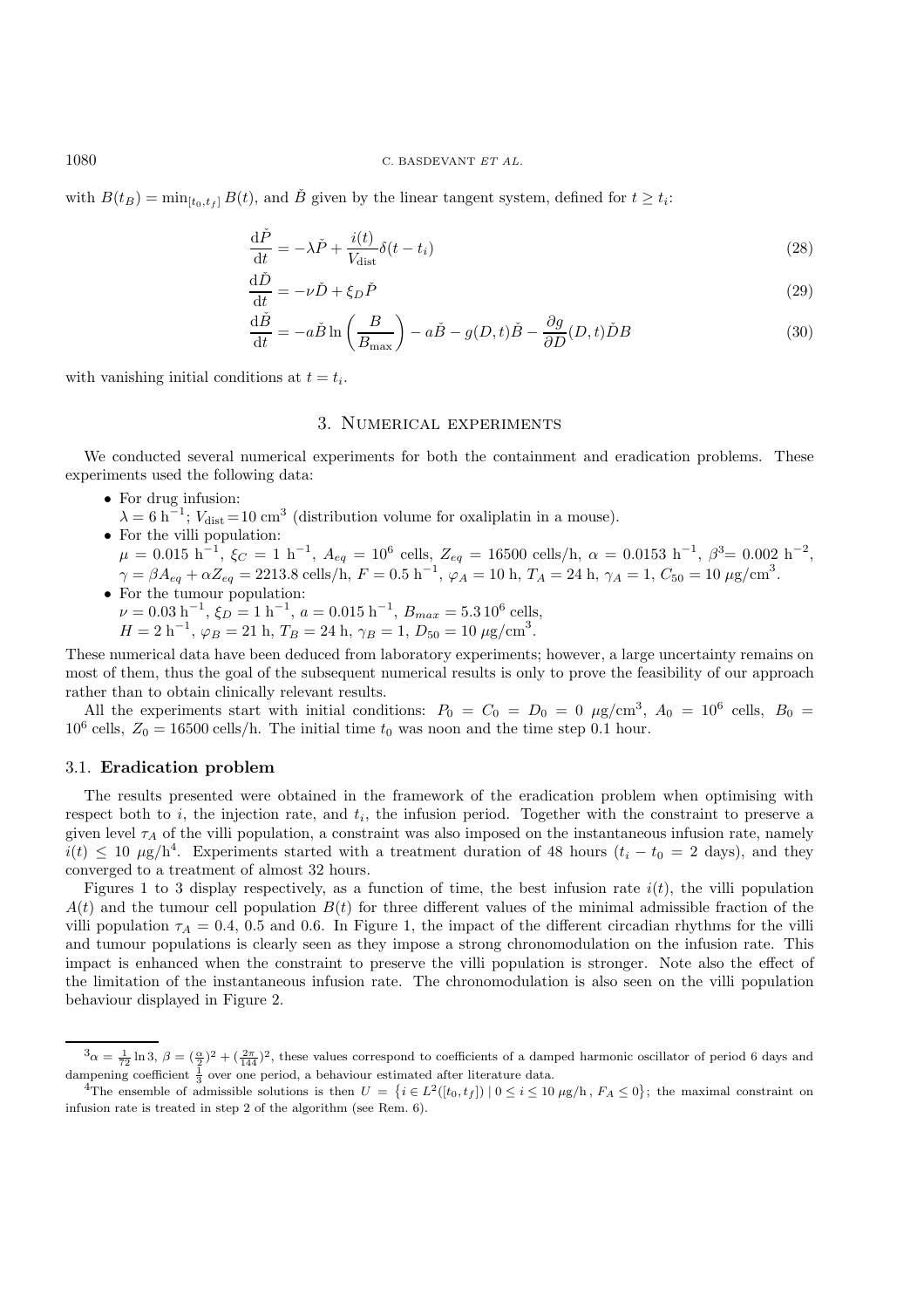

FIGURE 1. One week eradication treatment with  $1.5+5.5$  days cycle: optimised infusion flows for  $\tau_A = 0.4, 0.5$  and 0.6.



Figure 2. One week eradication treatment with 1.5+5.5 days cycle: villi population for  $\tau_A = 0.4, 0.5$ and 0.6.

Figure 3. One week eradication treatment with 1.5+5.5 days cycle: tumour cell population for  $\tau_A = 0.4$ , 0.5 and 0.6.

Table 1. Treatment durations and residual tumour cell numbers (eradication).

|       | $\rm (days)$ | (hours)   |             |
|-------|--------------|-----------|-------------|
| $T_A$ | $t_i-t_0$    | $t_i-t_0$ | $\min B(t)$ |
| 0.4   | 1.33         | 31.9      | 3.4         |
| 0.5   | 1.32         | 31.7      | 114         |
| 0.6   | 1.38         | 34        | 2374        |

Table 1 presents the best treatment duration  $t_i - t_0$  and objective function  $\min_t B(t)$  for the best infusion rate i, for the three experiments. The tumour population is strongly reduced when  $\tau_A$  decreases, however, with the data we used, the complete eradication of the tumour  $(B < 1)$  would require to diminish the villi population lower than 39% of the reference number, whatever the duration of the treatment, a level which, in a clinical context, is not admissible for the patient. Thus, for the experiments presented, a few tumour cells remain after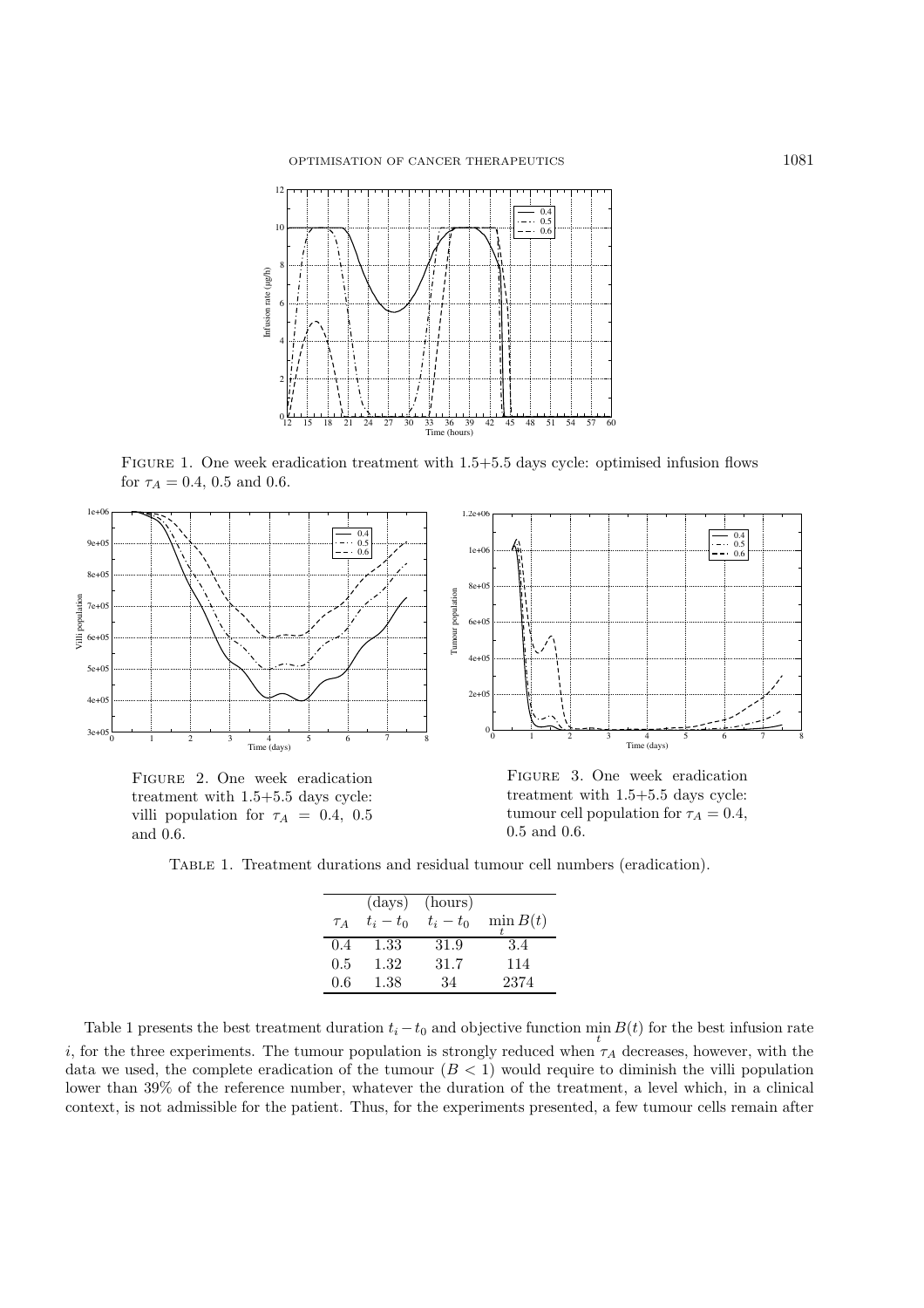

Figure 4. Five weeks containment treatment with 2+5 days cycle: optimised drug infusion flow for  $\tau_A = 0.5$ .



Figure 5. Five weeks containment treatment with 2+5 days cycle: optimised drug infusion flows for  $\tau_A$  = 0.5, according to the week of treatment.



Figure 6. Five weeks containment treatment with 2+5 days cycle: cell populations for  $\tau_A = 0.5$ .

the end of the treatment (see Fig. 3), and, due to its exponential growth the tumour population will, without treatment, rapidly recover and overtake its initial level. This is why we studied the containment problem which should be applied to control tumour growth when the complete eradication is out of reach.

#### 3.2. **Containment problem**

Figures 4 to 6 present the results for the containment problem with a weekly scenario of an infusion period of 2 days followed by 5 days of recovery, and an acceptable fraction  $\tau_A = 0.5$  for the villi population. The calculation was performed on a five weeks time interval. Figure 4 presents the infusion law, some details of which are shown in Figure 5. The infusion law is, as expected, strongly chronomodulated. Also, after the initial decrease of the tumour population, the infusion law evolves toward a periodic profile; indeed in Figure 5, curves become quickly intertwined. The tumour and villi population, displayed in Figure 6, have also this periodic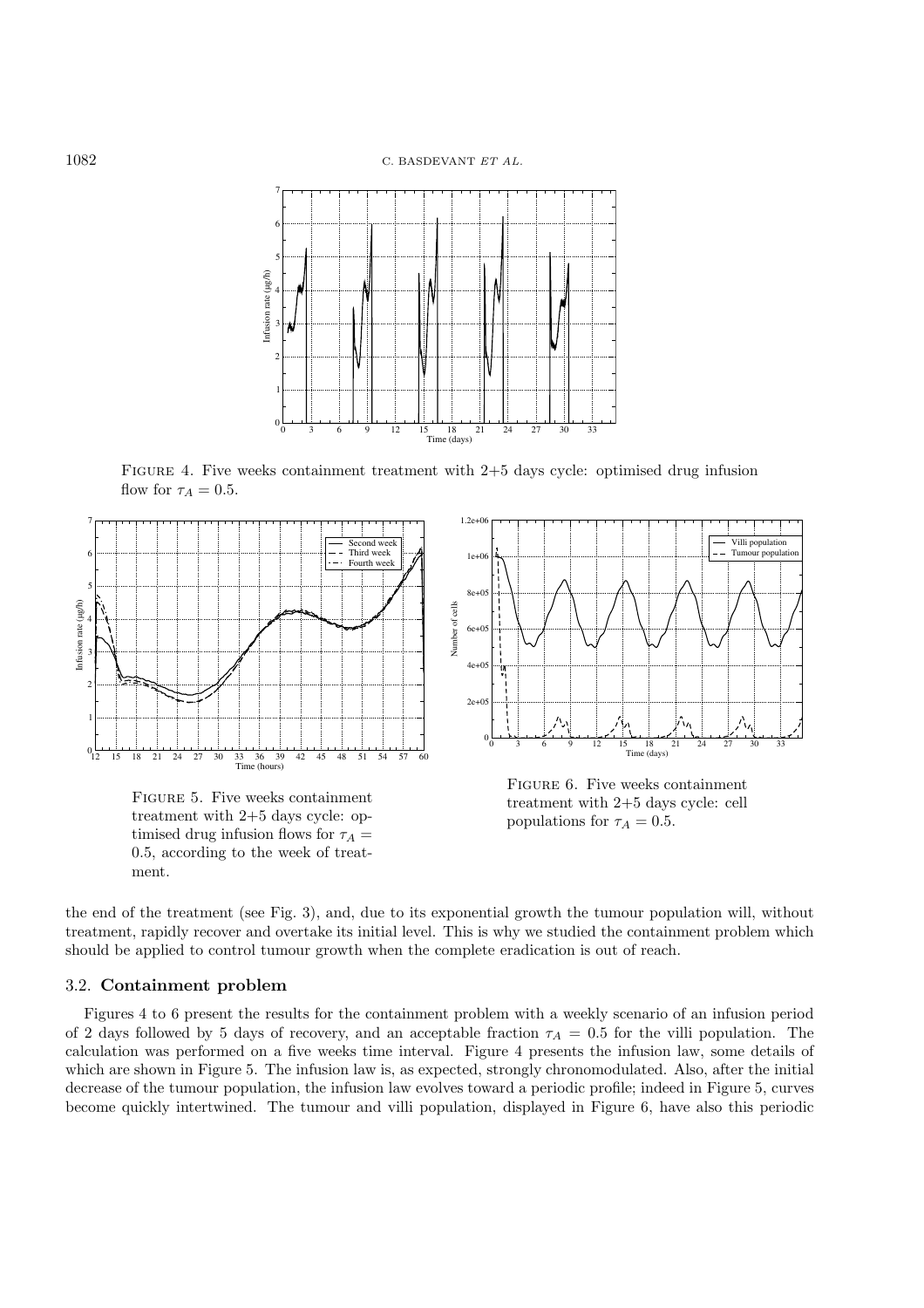TABLE 2. Tumour cell population (containment) for a treatment of  $2+5$  days.

| $T_A$   | $\max B(t)$ | $\min B(t)$ |
|---------|-------------|-------------|
| 0.4     | 36 000      | 21          |
| $0.5\,$ | 119000      | 390         |
| 0.6     | 352000      | 5900        |

TABLE 3. Tumour cell population (containment): 2.5 days of treatment  $+4.5$  days of recovery, chonomodulated and equivalent constant treatment.

| $\tau_A$ | $\max B(t)$     | $\max_t B(t)$ |
|----------|-----------------|---------------|
| infusion | chronomodulated | constant      |
| 0.4      | 18400           | 38 500        |
| 0.5      | 75300           | 129600        |
| በ 6      | 247000          | 367000        |

tendency ensuring that the treatment can be repeated while controlling tumour growth. Table 2 presents the best objective function,  $\max B(t)$  for the best infusion rate i, after an initial treatment period of 3 days, for infusion cycle experiments of 2+5 days and three different values of the minimal admissible fraction of the villi population  $\tau_A = 0.4, 0.5$  and 0.6. Table 2 also presents the minimum tumour population reached with this best infusion rate. While the tumour population can be brought to a very low level, due to the exponential growth of the tumour, the maximal number of tumour cells, after a initial period of 3 days, remains quite high, though under control.

Table 3 corresponds to experiments performed in a four weeks course, with an infusion cycle of 2.5 days followed by 4.5 days of recovery. In this particular setting, we also assessed here the gain obtained by the chronomodulated scheme as compared to an equivalent constant infusion scheme: the best objective function,  $\max B(t)$  after a 3 days initial treatment period, is given for the chronomodulated infusion law and for a constant infusion law (applied during the 2.5 days infusion periods) with an infusion rate equal to the mean of the corresponding chronomodulated instantaneous infusion flow.

One should not be surprised that for the same chronomodulated scheme, a weekly containment treatment with an infusion period of 2.5 days leads to a lower level of tumour cells than the same with an infusion period of 2 days: the longer the recovery period, the higher the tumour can grow up. A trade-off has to be found between the length of the necessary recovery period and the admissible maximal level for the tumour. Furthermore, Table 3 also shows the net gain obtained by the chronomodulation strategy: the number of tumour cells is significantly reduced when the treatment takes benefit of the circadian rhythm.

## 4. Discussion and conclusion

#### 4.1. **Optimisation method**

In this paper, we have detailed an optimisation procedure taking into account objective and constraint functions that are optimised in an  $L^{\infty}$  manner, and not according to a quadratic  $L^2$ , or  $L^1$  criterion, as has already been done before in the literature. To our knowledge, this approach is original, as are the differentiability results stated here. This approach is intended to stick to the actual clinical or experimental problem, and in this respect extreme values are of uppermost importance as they may be fatal for the patient, our  $L^{\infty}$  approach controls them whereas  $L^2$  or  $L^1$  integrated criteria don't. It is clear however that our mathematical model is still too simple as it should take into account different toxicities (other than the intestinal, such as bone marrow toxicity or sensory neuropathy, as is the case with oxaliplatin in clinical settings). This would lead to more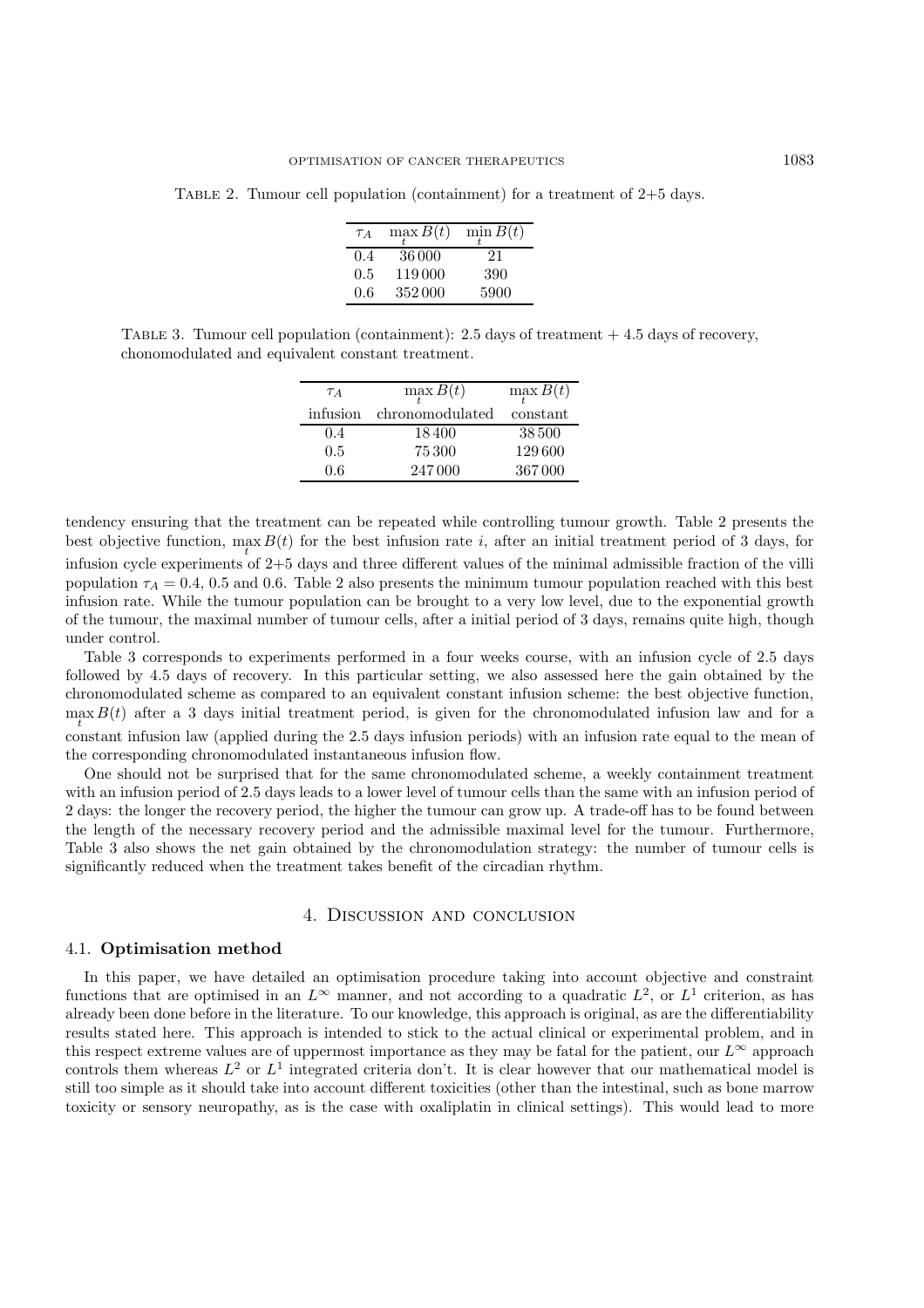equations and more constraints, with possible weighting – left to the clinician – between them, but our approach extends easily to such far more complicated cases.

From the algorithmic point of view, although we cannot assert that our optimisation algorithm reaches a global minimum, the multiplicity of iterations and the storing of the best solution at each iteration, together with the use of some random walk to explore the phase space gives us hints of its actual optimality and robustness.

# 4.2. **Why a purely deterministic model?**

It is noteworthy that, as stated in the introduction, circadian rhythms in living organisms are synchronised by natural light [and by social rhythms in Humans], which implies – and is observed in experimental and clinical settings – that all subjects show the same periods and time peaks in drug sensitivity. At the cell population level, variabilities in circadian drug sensitivity phases may occur in each compartment, healthy or tumoral, but both phases are synchronised by the central pacemaker located in the hypothalamus (suprachiasmatic nuclei). These phases and their variabilities may be assessed at the peripheral tissue level by measuring clock gene (Per2, Clock, Bmal1) expression or clock-controlled gene expression of apoptosis proteins such as BAX or BCL2 as a function of circadian time [19], and at the central level by body rhythm recordings, such as temperature. Taking them into account would only add a new parameter to the model: the robustness of circadian control. This will surely be of interest in a future model, for describing differences in the quality of individual circadian synchronisation within a population of individuals (laboratory animals or patients). But this was not our primary concern in setting this frame for presenting the optimisation procedure. In the same way, artificially adding stochastic components to the model would hardly be of any interest for this presentation.

#### 4.3. **Limits of this model**

The model we used addresses the optimisation of cancer chemotherapy using pharmacokineticpharmacodynamic and circadian modelling with a toxicity constraint. It does not address the problem of drug resistance and its evolution in tumour cell populations, which is also an important limitation in cancer chemotherapy, and has been studied by various authors already [15, 25, 33]. Nor does it address the fact that most anti-cancer drugs (but not oxaliplatin, to our knowledge) are known to show cell cycle phase specificities. The former should be taken into account by an extension of our simple model to subpopulations for tumour growth, quiescent, proliferative drug-sensitive and proliferative drug-resistant. The latter implies future modelling of cell cycle progression and apoptosis at the tissue level for tumour cell populations, with coupling to local circadian clocks – a coupling which has been shown experimentally to be unidirectional, *i.e.* control of cell proliferation by the clock, at least for the regenerating liver in mice [28, 32]. These approaches are complementary, and according to the particular tumour and drug involved, partial or extended models should be used for chemotherapy optimisation.

# 4.4. **Model identification and future clinical applications**

We must stress that the numerical results presented are highly dependent on the values of parameters used, some of which had to be grossly estimated in our dataset – besides, the dataset should be completely different for other tumours and other cytotoxic drugs –, so that any generalisation of these results to clinical conclusions would at this stage be completely hazardous. Yet, as far as equivalent modelling equations and their parameters may be identified in other settings, the same optimisation procedure could be successfully applied.

We will not hide that identifying cell and tissue pharmacokinetics and pharmacodynamic dose-effects (even if these two aspects are merged together) means acquiring knowledge of hidden mechanisms which are not easily accessible in everyday clinical routine, and this remains today a shortcoming of the method proposed here. Nevertheless, we have reasonable hopes that such data, provided by the development of modern pharmacokineticspharmacodynamics (PK-PD) and molecular biology techniques, will become more and more available in the next future.

This in our meaning justifies developing such optimisation methods which make it necessary to model intimate tissue mechanisms for drug efficacy and toxicity effects. Whole organism modelling and PK-PD development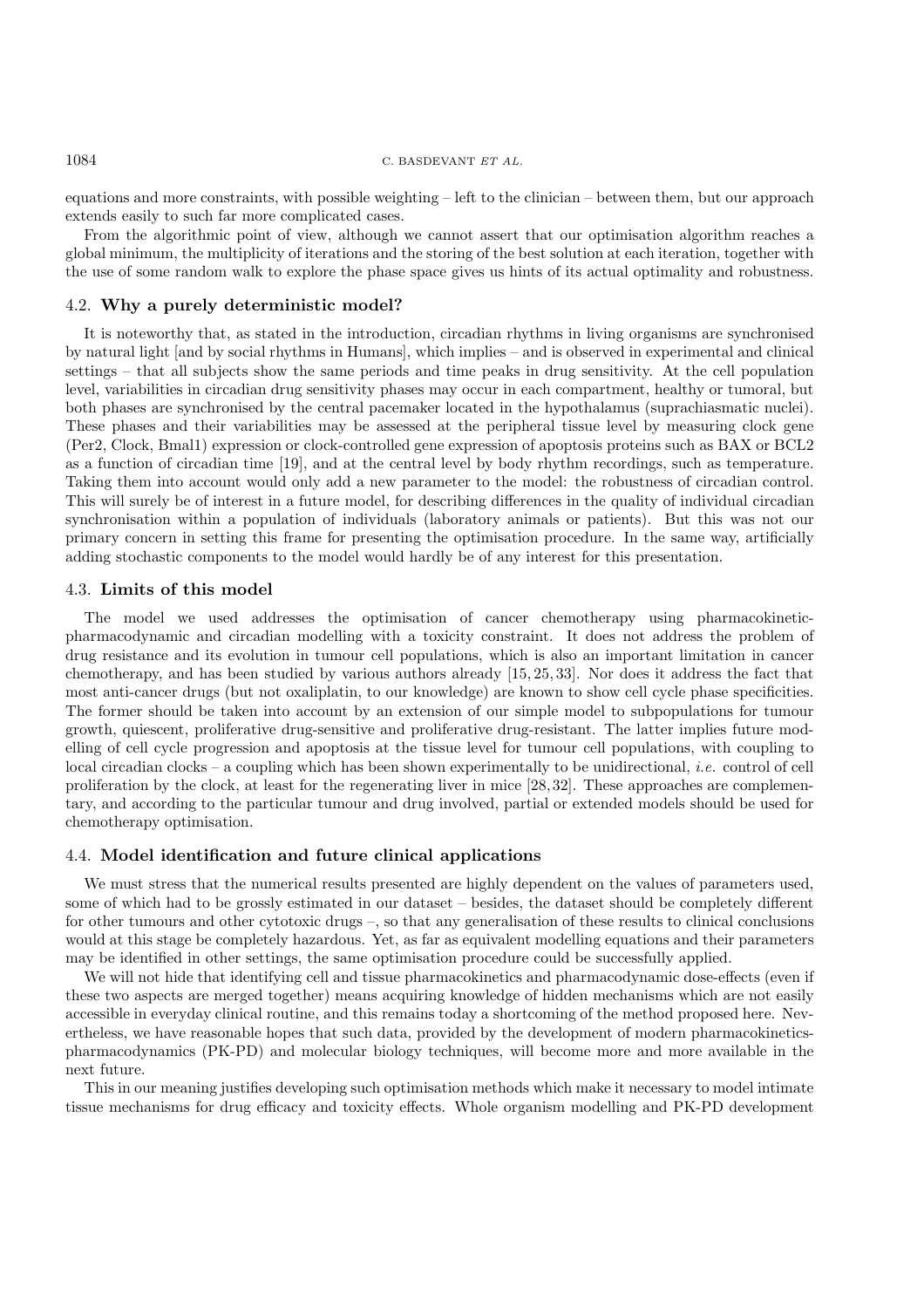could lead us to use other observable than cell population numbers – for instance, as far as oxaliplatin is concerned, peripheral sensory neuropathy has recently been proposed to be linked to insults to nucleoli in nerve ganglia [29], not measurable by cell kill evaluations-, but such future, more detailed, models will still be liable for the optimisation method we presented here.

Finally, one may notice that it gives a rationale, not only for circadian chronotherapy theoretic studies which first motivated it, but also, using optimisation in the product space  $L^2([t_0, t_f]) \times [t_0, t_f]$ , for so-called intensive therapies, in which the stress is put on the best treatment course and between courses durations making possible a necessary increase in the delivered dose when classical therapeutic schemes have failed.

*Acknowledgements*. This work was supported by the EU Network of Excellence BIOSIM, contract 005137.

#### **REFERENCES**

- [1] Z. Agur, R. Arnon and B. Schechter, Effect of the dosing interval on myelotoxicity and survival in mice treated by cytarabine. *Eur. J. Cancer* **28A** (1992) 1085–1090.
- [2] L.K. Andersen and M.C. Mackey, Resonance in periodic chemotherapy: a case study of acute myelogenous leukemia. *J. Theor. Biol.* **209** (2001) 113–130.
- [3] J.F. Bonnans, J.C. Gilbert, C. Lemarechal and C.A. Sagastizabal, *Numerical Optimization: Theoretical and Practical Aspects*. Springer Universitext (2003).
- [4] N.A. Boughattas, F. Lévi, *et al.*, Circadian Rhythm in Toxicities and Tissue Uptake of 1,2-diamminocyclohexane(trans-1)oxaloplatinum(II) in Mice. *Cancer Research* **49** (1989) 3362–3368.
- [5] N.A. Boughattas, B. Hecquet, C. Fournier, B. Bruguerolle, A. Trabelsi, K. Bouzouita, B. Omrane and F. Lévi, Comparative pharmacokinetics of oxaliplatin (L-OHP) and carboplatin (CBDCA) in mice with reference to circadian dosing time. *Biopharmaceutics and drug disposition* **15** (1994) 761–773.
- [6] N.F. Britton, N.A. Wright and J.D. Murray, A mathematical model for cell population kinetics in the intestine. *J. Theor. Biol.* **98** (1982) 531–541.
- [7] L. Canaple, T. Kazikawa and V. Laudet, The days and nights of cancer cells. *Cancer Research* **63** (2003) 7545–7552.
- [8] J. Clairambault, D. Claude, E. Filipski, T. Granda and F. Lévi, Toxicité et efficacité antitumorale de l'oxaliplatine sur l'ostéosarcome de Glasgow induit chez la souris : un modèle mathématique. *Pathologie-Biologie* 51 (2003) 212–215.
- [9] L. Cojocaru and Z.A. Agur, Theoretical analysis of interval drug dosing for cell-cycle-phase-specific drugs. *Math. Biosci.* **109** (1992) 85–97.
- [10] B.F. Dibrov, M.A. Zhabotinski, Yu.A. Neyfakh, M.P. Orlova and L.I. Churikova, Mathematical model of cancer chemotherapy. Periodic schedules of of phase-specific cytotoxic agent administration increasing the selectivity of therapy. *Math. Biosci.* **73** (1985) 1–34.
- [11] B.F. Dibrov, Resonance effect in self-renewing tissues. *J. Theor. Biol.* **192** (1998) 15–33.
- [12] L. Edelstein-Keshet, *Mathematical Models in Biology*. NY: McGraw-Hill (1988) 210–270.
- [13] A.W. El-Kareh and T.W. Secomb, A mathematical model for cisplatin cellular pharmacodynamics. *Neoplasia* **5** (2004) 161–169.
- [14] S. Faivre, D. Chan, R. Salinas, B. Woynarowska and J.M. Woynarowski, DNA Single Strand Breaks and apoptosis induced by oxaliplatin in cancer cells. *Biochemical Pharmacology* **66** (2003) 225–237.
- [15] K.R. Fister and J.C. Panetta, Optimal control applied to cell-cycle-specific cancer chemotherapy. *SIAM J. Appl. Math.* **60** (2000) 1059–1072.
- [16] L. Fu, H. Pellicano, J. Liu, P. Huang and C.C. Lee, The Circadian Gene Period2 Plays an Important Role in Tumor Suppression and DNA Damage Response In Vivo. *Cell* **111** (2002) 41–50.
- [17] L. Fu and C.C. Lee, The circadian clock: pacemaker and tumour suppressor. *Nature Reviews* **3** (2003) 351–361.
- [18] T.G. Granda, R.-M. D'Attino, E. Filipski, *et al.*, Circadian optimisation of irinotecan and oxaliplatin efficacy in mice with Glasgow osteosarcoma. *Brit. J. Cancer* **86** (2002) 999–1005.
- [19] T.G. Granda, X.H. Liu, R. Smaaland, N. Cermakian, E. Filipski, P. Sassone-Corsi and F. Levi, Circadian regulation of cell cycle and apoptosis proteins in mouse bone marrow and tumor. *FASEB J.* **19** (2005) 304.
- [20] M. Gyllenberg and G.F. Webb, Quiescence as an explanation of gompertzian tumor growth. *Growth, Development and Aging* **53** (1989) 25–33.
- [21] M. Gyllenberg and G.F. Webb, A nonlinear structured population model of tumor growth with quiescence. *J. Math. Biol.* **28** (1990) 671–694.
- [22] M.H. Hastings, A.B. Reddy and E.S. Maywood, A clockwork web: circadian timing in brain and periphery, in health and disease. *Nat. Rev. Neurosci.* **4** (2003) 649–661.
- [23] A. Iliadis and D. Barbolosi, Optimising drug regimens in cancer chemotherapy by an efficacy-toxicity mathematical model. *Computers Biomed. Res.* **33** (2000) 211–226.